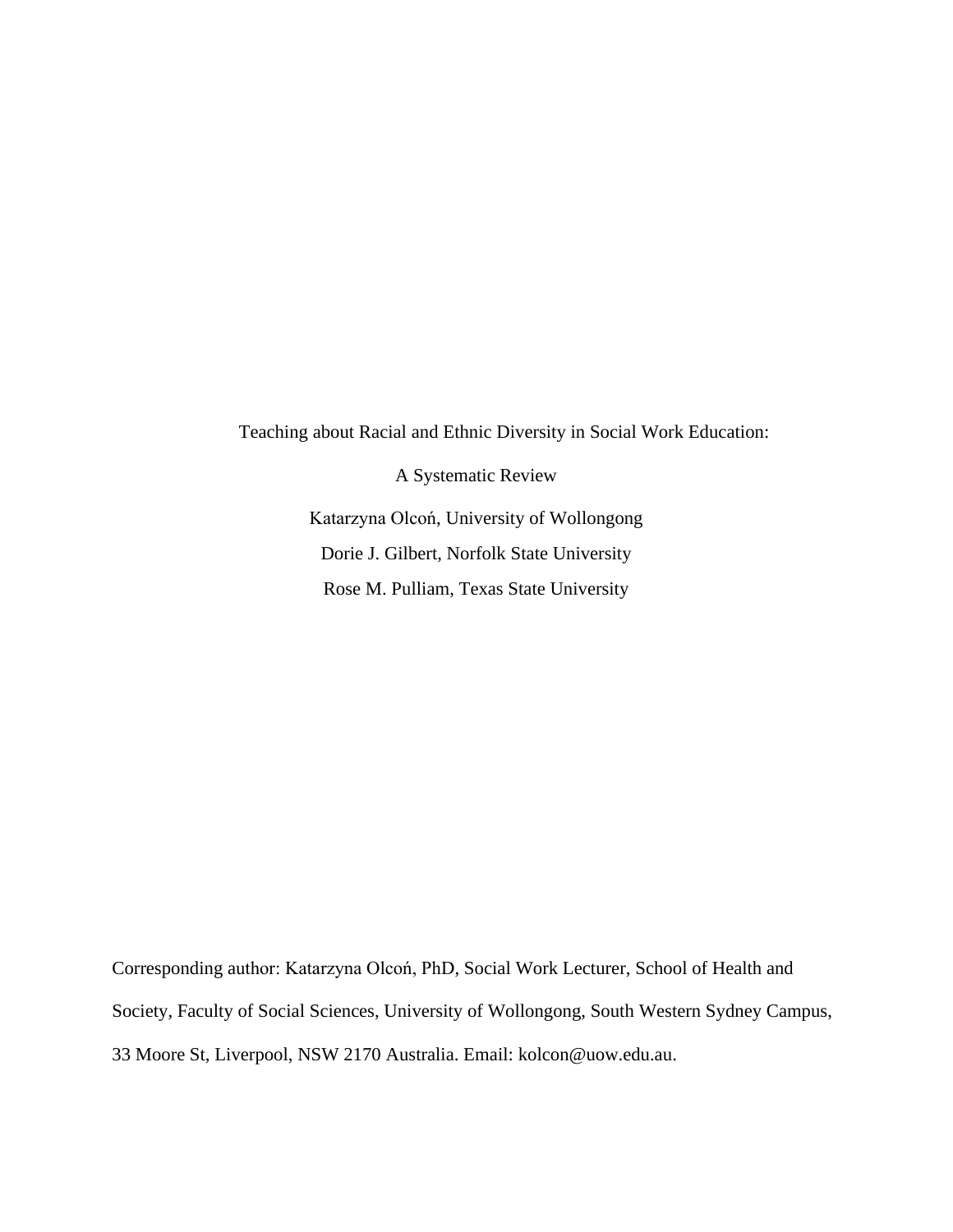### **Abstract**

Little of social work literature provides evidence of best teaching practices for preparing social work students to work with clients from historically excluded racial and ethnic groups. A systematic literature review was conducted to assess studies published in the United States during the ten-year period (2007-2016) that examined: (1) social work educators' pedagogical interventions for teaching about racial and ethnic diversity, (2) components of those interventions, (3) methodological designs to evaluate the interventions, and (4) the students' learning outcomes associated with those teaching interventions. Following the systematic review protocol, the authors identified and assessed twenty-five studies (qualitative, quantitative, and mixed-methods). The studies reflected a variety of teaching interventions, such as diversity courses and projects, instructional technology, and cultural immersion programs. While many reported positive student learning outcomes, as a whole, the studies lacked methodological rigor and sound theoretical grounding. Although social work education attempts to prepare students for multicultural practice, the field lacks an intentional and systematic approach to teaching about racial and ethnic diversity and evaluating learning outcomes in social work students. There is an urgency to expand the empirical evidence on social work diversity education, particularly concerning teaching about race, racism, and Whiteness.

*Keywords:* social work education, social work students, multicultural education, diversity, race, ethnicity, racism, White privilege, Whiteness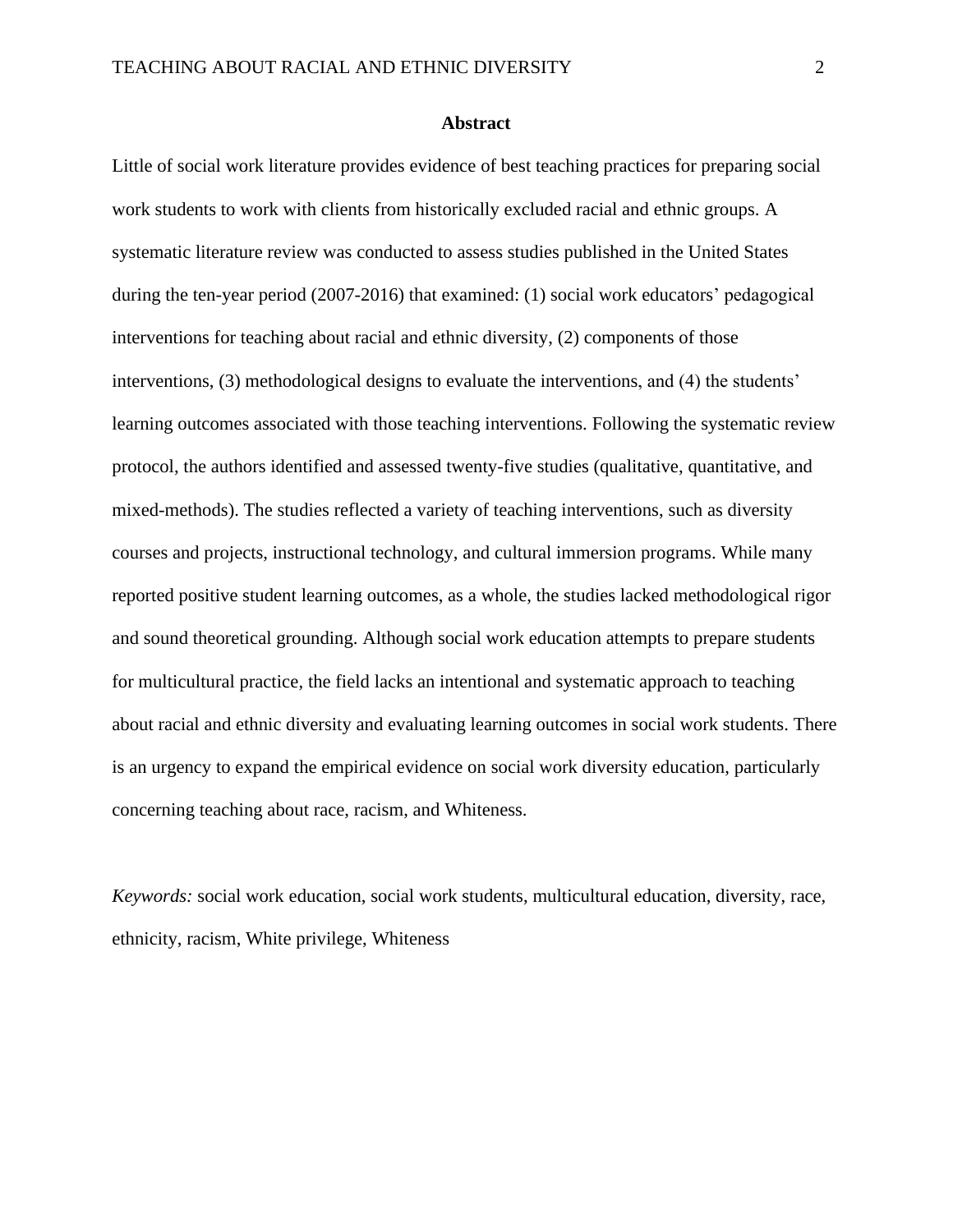Teaching about Racial and Ethnic Diversity in Social Work Education: A Systematic Review

# **Introduction**

Social work programs and educators play a crucial role in setting the tone and direction for the profession's discourse and practice with diverse communities; thus, effective diversity education, one that would prepare students to be competent practitioners, in social work education is critical. The importance of attending to racial and ethnic diversity in social work services has been widely discussed in the social work literature and incorporated in the Educational Policy and Accreditation Standards (EPAS) of the Council on Social Work Education ([CSWE], 2015). Upon graduation, social work students should be able to demonstrate the competency to "engage diversity and difference in practice," which means having the ability to "understand how diversity and difference characterize and shape the human experience and are critical to the formation of identity" (CSWE, 2015, p. 7). While the concept of diversity is extensive and includes many factors that shape an individual's identity, such as age, class, race, culture, and religion (CSWE, 2015), the focus of this article is on social work education specifically related to racial and ethnic diversity and its implications for social work practice.

There is a significant gap in understanding what constitutes a comprehensive and effective approach to teaching about racial and ethnic diversity. Because students are future service providers, this gap may have critical consequences. Clients from historically excluded racial and ethnic groups are disproportionally affected by negative life experiences, yet they are more likely to underuse or terminate social services, which, among other reasons, has been attributed to cultural insensitivity, marginalization and discrimination by service providers (e.g., Ahn, Miller, Wang, & Laszloffy, 2014; Black, 2012; Jones, Hopson, Warner, Hardiman, & James, 2015). These findings are further concerning when considered in light of the "discrepancy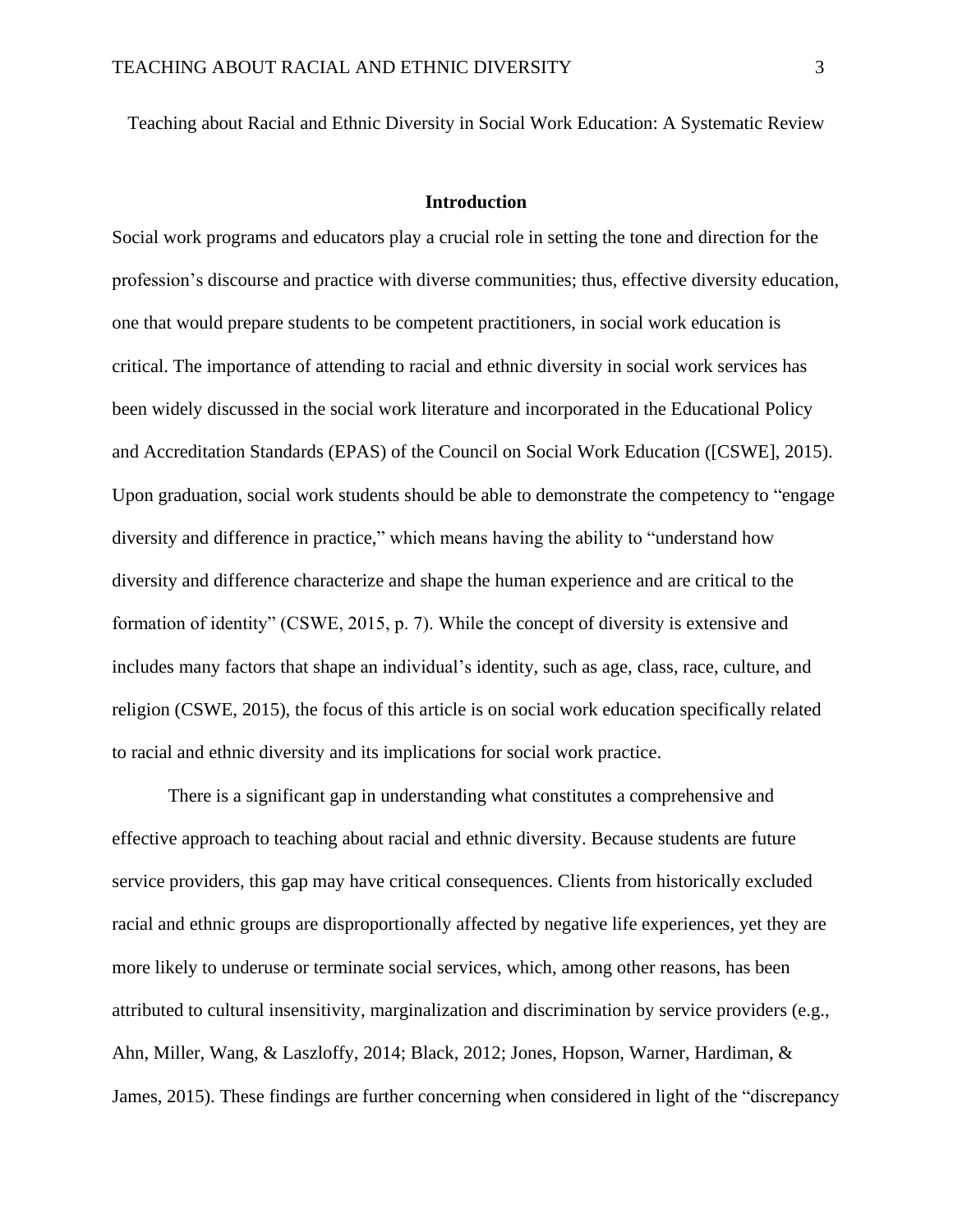between the composition of the social work labor force and the demographic profile of many client groups" (NASW, 2011, p. 2). In fact, 69% of active social workers in the United States are non-Hispanic Whites (Salsberg et al., 2017), and most will work in some capacity with clients from historically underrepresented racial and ethnic groups. The racial/ethnic imbalance between professional social workers and their clients, which is central to this discussion, is, in part, an artifact of the racial disparities in higher education. Although more students from historically underrepresented racial and ethnic groups are enrolling in social work programs, they currently represent only 35% of BSW graduates and 31% of MSW graduates (CSWE 2016).

Given the segregated nature of the U.S. society, White individuals, including White social work students, who are not generally encountering those racially and ethnically different from themselves may have a limited understanding of racism and sensitivity to the complexities of cross-racial and cross-cultural relationships (Rodenborg  $\&$  Boisen, 2013). Thus, this paper examines social work education strategies for teaching about racial and ethnic diversity, with a specific focus on interventions and outcomes related to learning about racism and Whiteness.

### **Literature Review**

While social work aims to prepare students to work with diverse clients, the topics of racial and ethnic diversity and oppression remain on the periphery of social work education. Several authors have expressed a concern that race, racism, and Whiteness have not been sufficiently addressed in the social work curriculum (e.g., Abrams & Gibson, 2007; Nylund 2006). Deepak, Rountree, and Scott (2015) conducted focus groups with 19 social work students, faculty, or staff (58% White) who either taught, had taken, or had an interest in diversity courses to examine the importance of context and implicit curriculum in delivering diversity education in social work programs. Inadequate faculty preparation and discomfort with the topic of race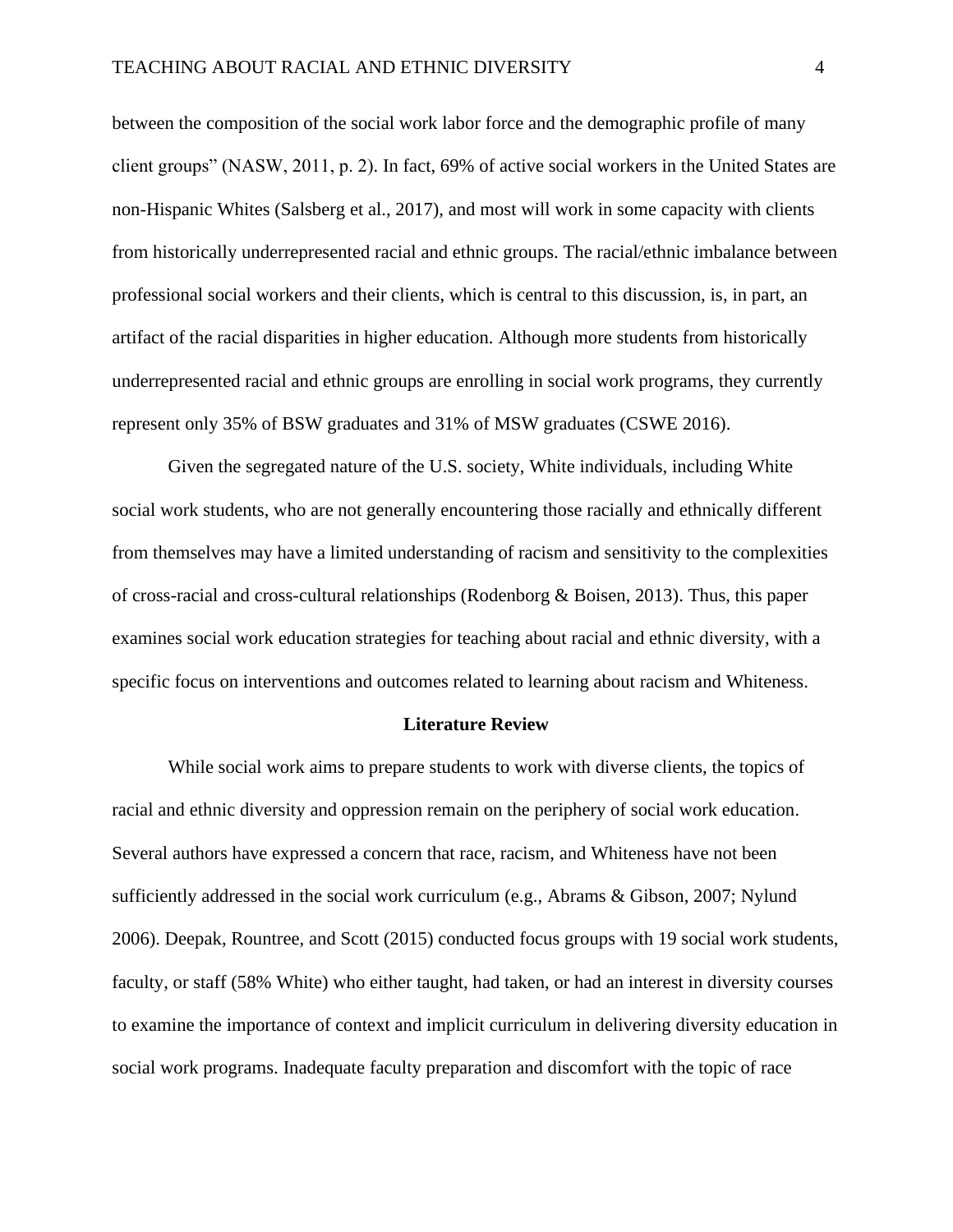emerged as significant barriers to successful diversity education (Deepak et al., 2015). In a study of 15 clinical social work faculty members (80% White) who taught advanced practice courses, Varghese (2016) found that the "majority of the participants do not think about or teach critically issues of race and racism, nor are they aware of the many opportunities to incorporate issues of race and racism into clinical social work practice material" (p. 144). Varghese (2016) elaborated that the faculty viewed race primarily in individual terms, focusing on the ethnic or cultural identity associated with it, yet they lacked knowledge about the history and current day social and economic effect of racism and its links to other forms of oppression. Similarly, based on a review of MSW course syllabi, Mehrotra, Hudson, and Self (2017) reported that diversity and social justice courses focused predominantly on individual-level self-awareness, i.e., understanding one's own social identities and developing an awareness of assumptions and biases as key competencies, as opposed to macro/structural analysis of systems of oppression.

The theoretical frameworks and strategies for teaching practice with diverse communities currently employed in social work education have increasingly come under criticism for predominantly focusing on the concept of cultural competence, defined as awareness, knowledge, and skills needed to work effectively with people across different cultures (Sue & Sue, 2016) as opposed to anti-racist practice (Dominelli, 2008). Moreover, although the profession's mission calls for eliminating racism and oppression, the field has remained mostly silent on the role that Whiteness and Eurocentrism play in structural injustice. Jeyasingham (2012) explains that social work education should engage with Whiteness studies because they allow, among other reasons, "consideration of the invisible and hegemonic ways in which power generally operates" (p. 682). Rather than studying the cultural characteristics of nondominant racial and ethnic groups, the profession should require an anti-racist pedagogy and an analysis of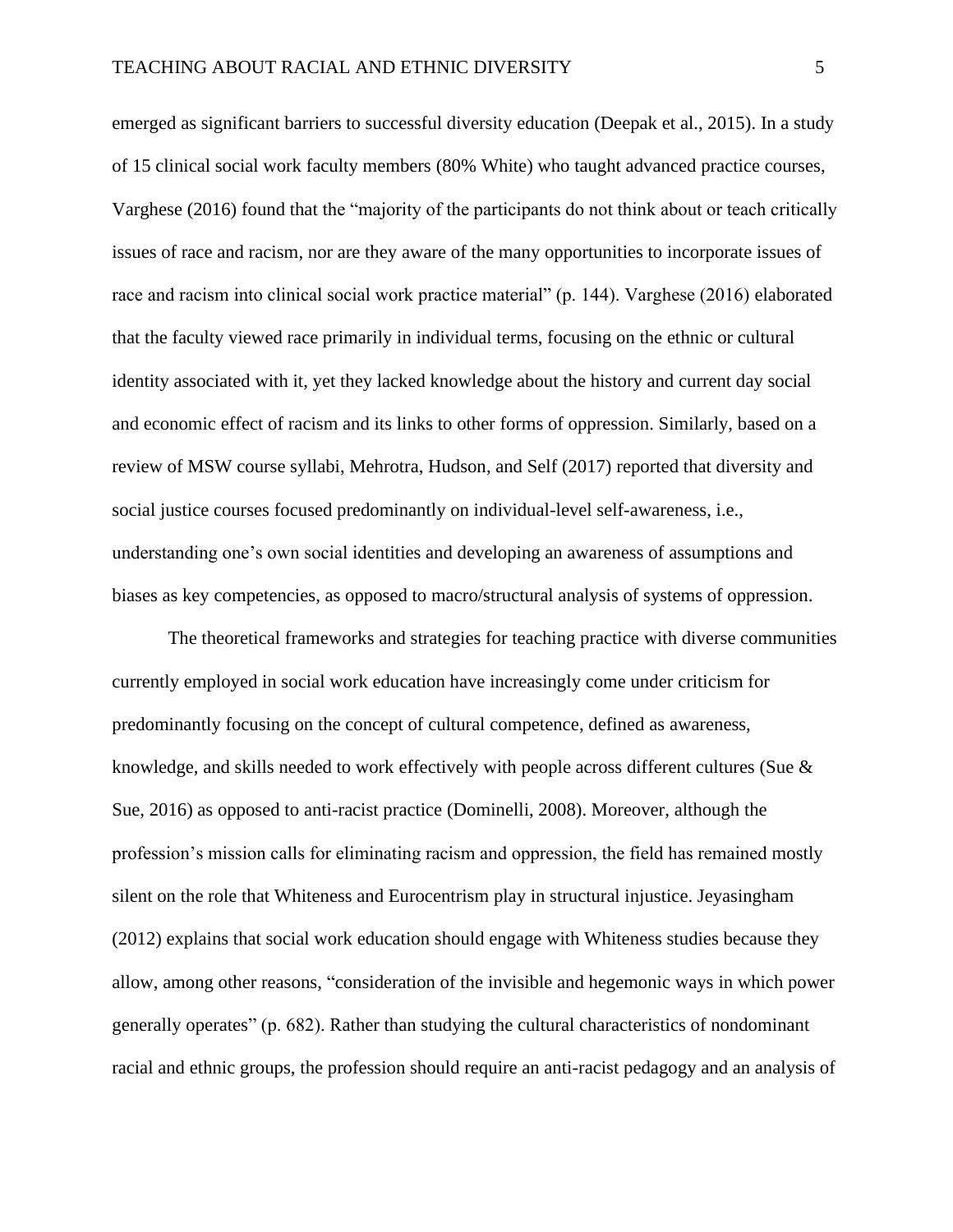Whiteness that looks inward at individual and institutional causes of inequalities and dominance (Abrams & Gibson, 2007; Giroux, 2000). Moreover, social work services have been labeled as "missing the mark" (Williams, Simon, & Bell, 2015, p. 56) in their approach to serving racial and ethnic communities, which often requires attention to structural oppression such as racism as opposed to focusing solely on individual interventions (Padilla, 1990; Viruell-Fuentes, Miranda, & Abdulrahim 2012).

Consistent with the above concerns, only a tiny subset of the social work education literature in the United States explicitly addresses race, racism, and Whiteness (Abrams & Gibson 2007; Dominelli, 2008; Nylund, 2006; Ortiz & Jani, 2010; Pewewardy, 2007). Also, while much has been written in social work about cultural competence, multicultural practice, and diversity education, relatively little of this literature has embarked on empirically assessing the readiness of social work students for practice with clients from historically excluded racial and ethnic groups.

#### **Definitions**

It is important to provide a few definitions guiding our work. We view race as "an ideology about human differences" which "became a strategy for dividing, ranking, and controlling colonized people used by colonial powers everywhere" (American Anthropological Association, 2016), and racism as "a system of inequality and oppression based on race" (Varghese, 2016, p. 136). Ethnicity has been generally understood as "collective cultural identity (…) shared values and beliefs, the self-definition of a group, 'us'" (Spencer, 2006, p. 45). Critical Whiteness theory, also broadly referred to as Whiteness studies, analyzes and exposes the meaning and implications of Whiteness; rather than skin color alone, Whiteness implies a power structure, an ideology, and an individual identity, which is nevertheless, mostly invisible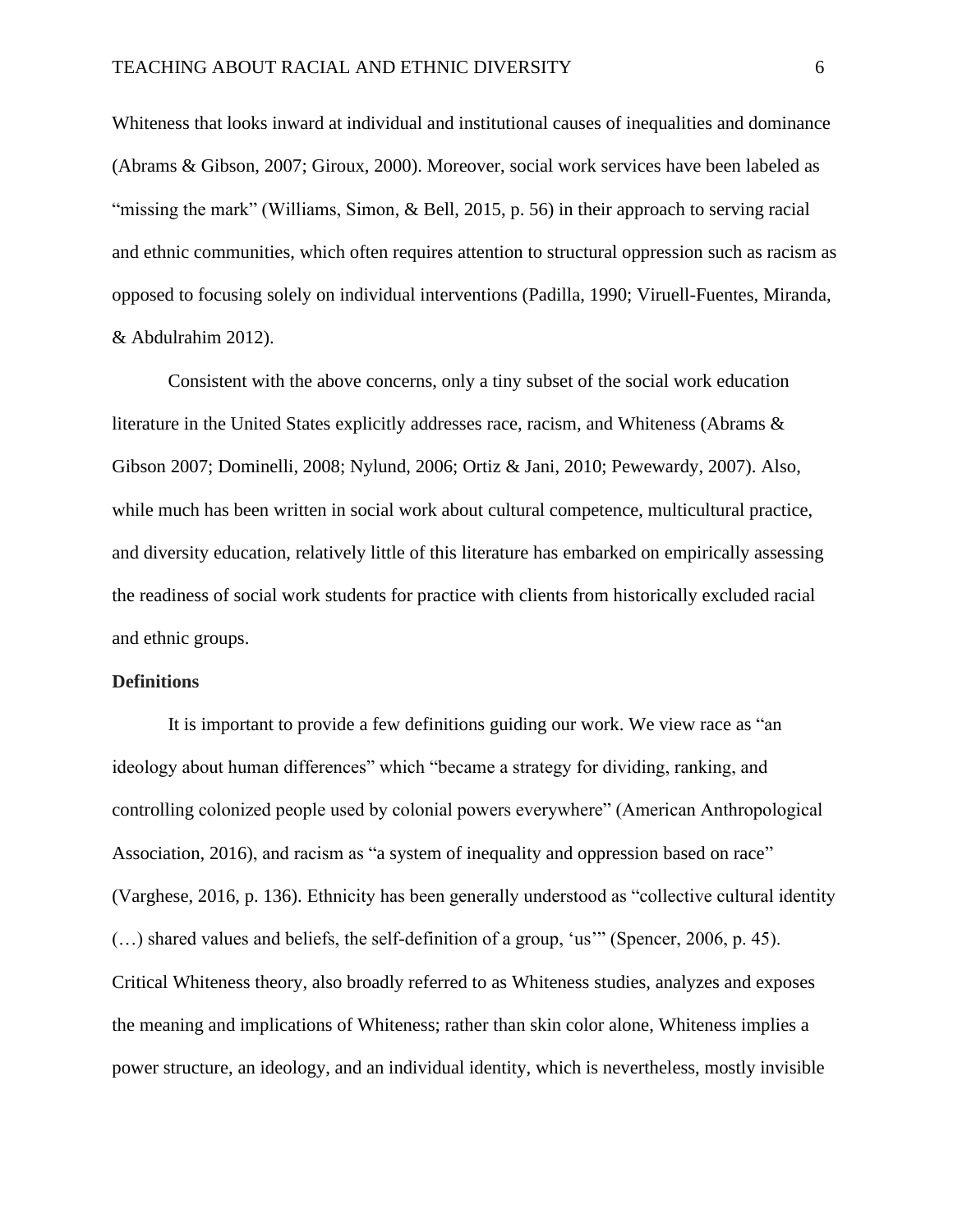to White people (Jeyasingham, 2012). Whiteness thus serves as "a default standard . . . [f]rom this color standard, racial/ethnic minorities are evaluated, judged and often found to be lacking, inferior, deviant or abnormal" (Sue, 2006, p. 15). Finally, multicultural/diversity education is a pedagogical approach focused on promoting principles of inclusion, pluralism, cultural relativism, critical thinking, and self-reflection with the goal of addressing racial inequality and injustice (Bell, 2007). Using a variety of perspectives, it emphasizes the history and experiences of marginalized groups as counternarratives to the dominant discourse and aims to give students the knowledge and skills needed to work toward social change (Bell, 2007).

#### **The Present Study**

Although the conceptual literature on the topic of multicultural social work practice and education is abundant, little of this literature provides the evidence of best teaching practices for preparing social work students to work with clients from historically excluded racial and ethnic groups. Moreover, no systematic review has been published to date in social work education to offer a summary of the existing teaching strategies focused on racial and ethnic diversity and their effectiveness. This systematic review will thus assess empirical studies to determine: (1) types of pedagogical interventions used to teach about racial and ethnic diversity in social work programs; (2) the components of those interventions, especially the inclusion of the topics related to race, racism, and Whiteness; (3) methodological designs to evaluate the interventions; and (4) reported student learning outcomes.

### **Methods**

The purpose of the study was to find and review U.S.-based studies that documented social work education teaching strategies for preparing students to work with racially and ethnically diverse clients and reported student outcomes associated with those strategies. Systematic review procedures were used for all aspects of the search, retrieval, selection, and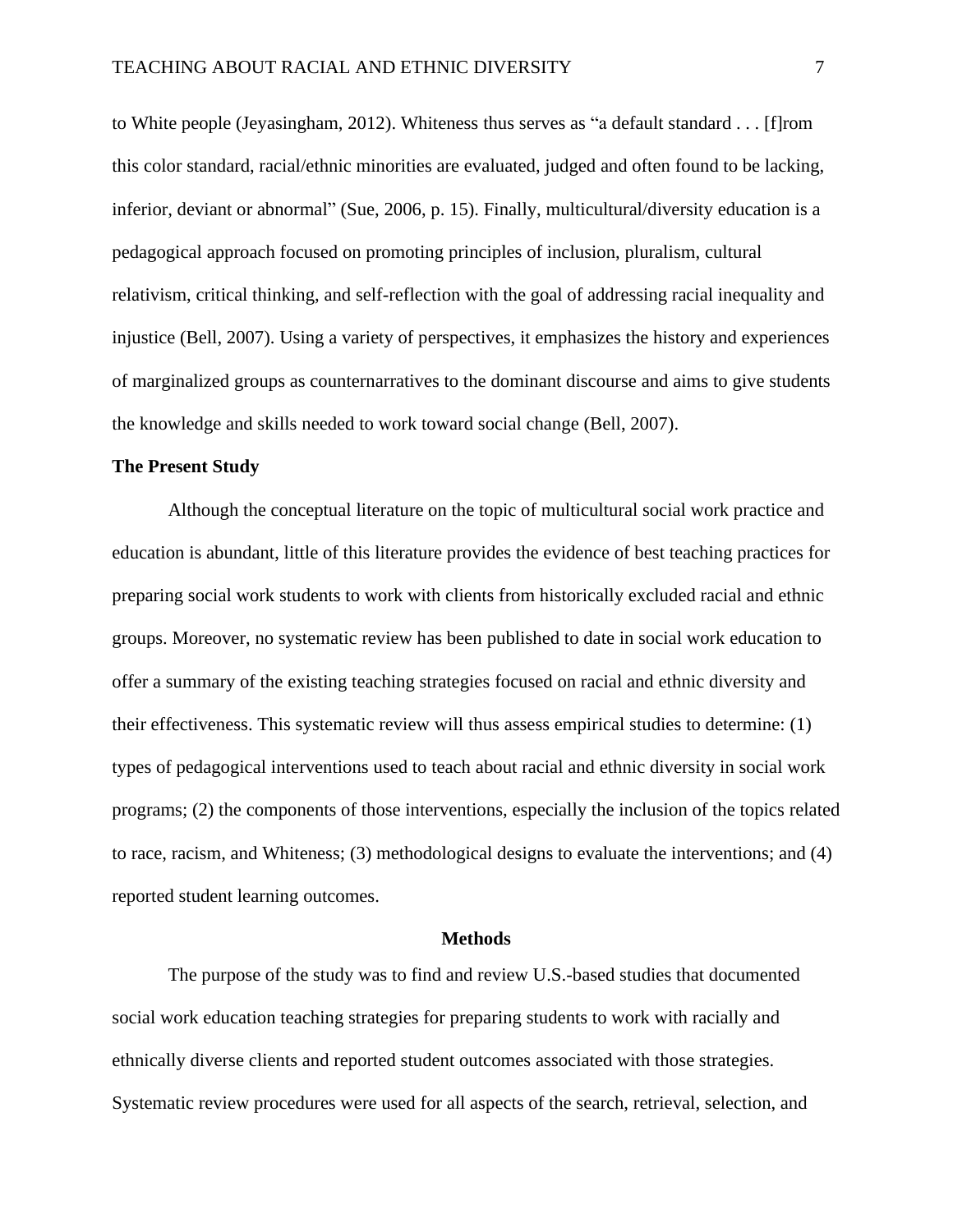coding process of published studies meeting study inclusion criteria (see Campbell Collaborations Review Guidelines at www.campbellcollaboration.org; Littell, Corcoran, & Pillai, 2008). A ten-year (2007-2016) timeframe was chosen for the review given the various cultural competence-related developments that have taken place in social work since 2007. These include the NASW publications - *Indicators for the Achievement of the Standards for Cultural Competence in Social Work Practice* (2007; revised in 2015) and *Institutional racism & the social work profession: A call to action* (De Silva et al., 2007), as well as the introduction of the CSWE Educational Policy 2.1.4 - "to engage diversity and difference in practice" (2008; revised in 2015).

# **Study Eligibility Criteria**

Eligibility criteria for inclusion in the review included the following: (1) study conducted in the United States; (2) study published between January  $1<sup>st</sup>$ , 2007 - December 31 $<sup>st</sup>$ , 2016; (3)</sup> study is empirical (quantitative, qualitative, mixed methods); (4) sample must include social work students (BSW and/or MSW); (5) study names and/or describes a pedagogical intervention specific to teaching about racial and ethnic diversity; and (6) study must include some evaluation component of the teaching intervention and report the learning outcomes for the students.

#### **Search Methods**

Research citations from January  $1<sup>st</sup>$ , 2007 to December 31 $<sup>st</sup>$ , 2016 (ten years) were</sup> searched in seven electronic databases by two reviewers: (1) Social Service Abstracts; (2) PsycINFO; (3) Academic Search Complete; (4) Web of Science; (5) ERIC; (6) PubMed; and (7) Dissertations and Theses Global. Some of the search terms included: "social work education" OR "BSW education" OR "MSW education" OR "social work program\*" AND divers\* OR race OR ethnic\* OR multicultural\* OR cultur\* OR "White privilege" AND "research study" OR quantitative OR qualitative OR "mixed methods". Next, a thorough review was conducted of the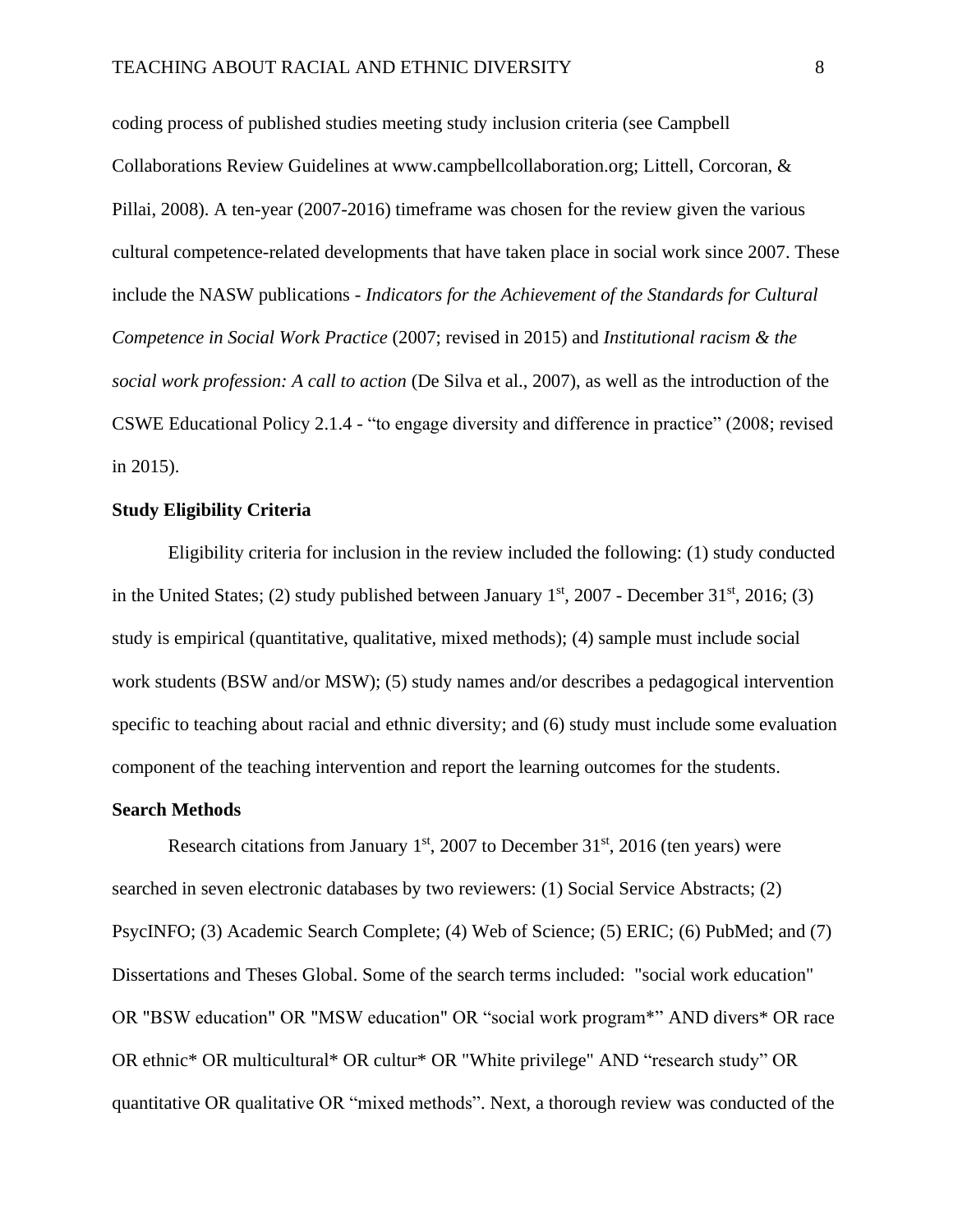table of contents of five social work journals that publish articles referring to social work education and/or diversity in social work: (1) *Journal of Social Work Education*; (2) *Journal of Teaching in Social Work*; (3) *Social Work Education, The International Journal*; (4) *Journal of Baccalaureate Social Work*; and (5) *Journal of Ethnic & Cultural Diversity in Social Work*.

Studies identified in the search process were screened independently by two reviewers, and any disagreements on whether a study should be included in the review were discussed between the two reviewers. If the reviewers were unable to arrive at an inclusion/ exclusion decision, a third reviewer was asked to screen the study and assist in making the decision. After the selection of relevant studies, their references were hand searched by two reviewers to determine if any other studies fit the inclusion criteria. Finally, the first authors of the selected articles were contacted via email to inquire about other potential studies on the topic that had not already been identified.

In the last step, the studies selected for full-text review were coded to collate and analyze the results. Coding categories included: (1) type of report; (2) theoretical framework; (3) study design; (4) demographic information; (5) pedagogical intervention descriptors (e.g., type, length, setting, components, whether racism and Whiteness had been addressed); and (6) intervention outcomes/significance (e.g., improved scores on cultural competence measures). Additionally, two types of quality indicators were used depending on the study methodology. *CASP Qualitative Research Checklist* (Critical Appraisal Skills Programme, 2017), which includes questions such as "Is a qualitative methodology appropriate?" (p. 2) and "Was the data analysis sufficiently rigorous?" (p. 5), was used for qualitative studies and the qualitative component of mixed methods studies. Quantitative studies and the quantitative component of mixed methods studies were assessed with the *Standard quality assessment criteria for evaluating primary*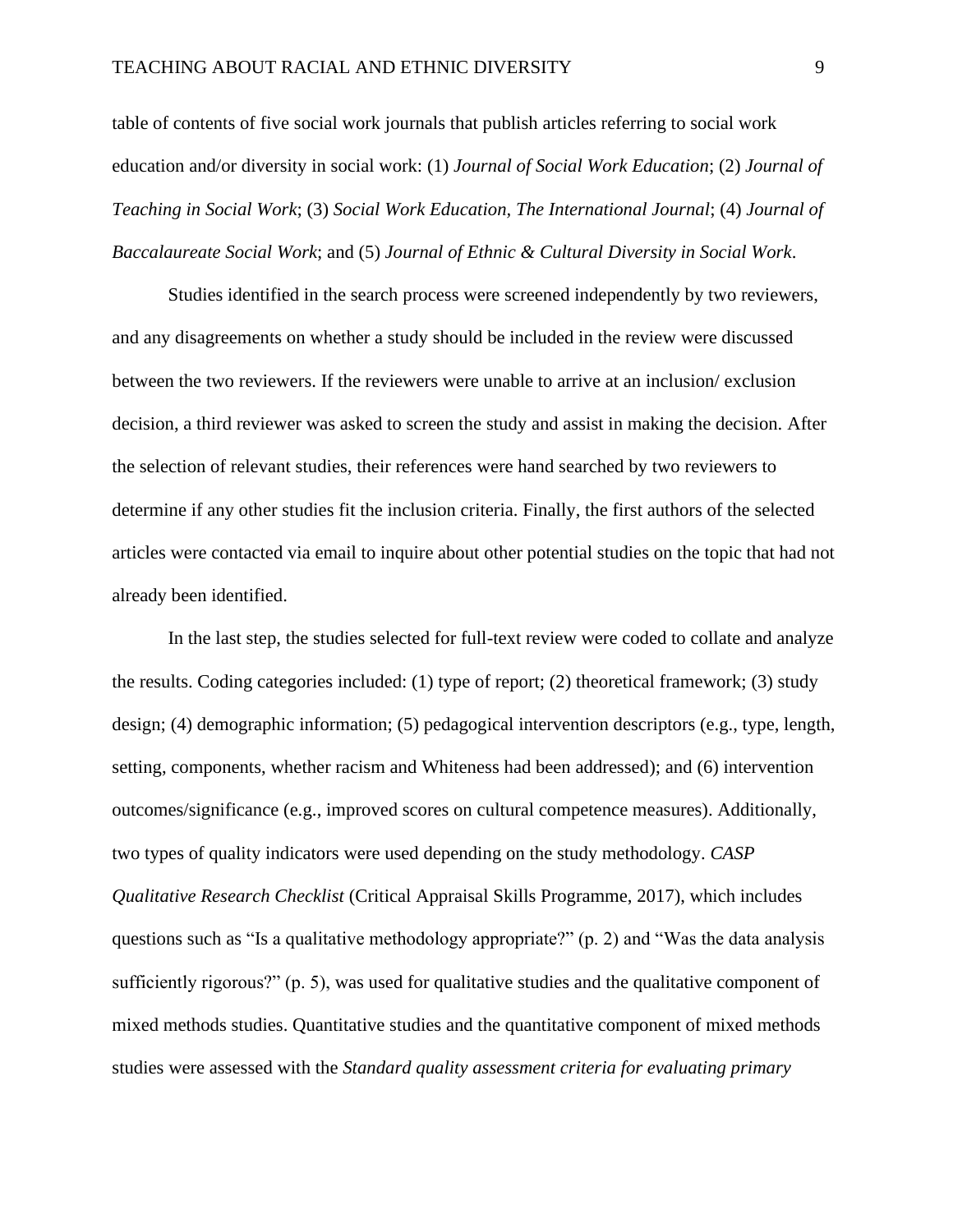*research papers from a variety of fields* (Kmet, Lee, & Cook, 2004) which includes questions about the robustness of outcome measure(s), controlling for confounding variables, justification of analytic method, and whether the estimate of variance was reported, among others. Quality scores were not used to exclude studies, but to identify their strengths and weaknesses. Two reviewers coded the studies independently, and any disagreements in coding were reconciled in a subsequent discussion.

#### **Results**

Figure 1 shows the "preferred reporting items for systematic reviews and meta-analyses" based on the PRISMA model (Moher, Liberati, Tetzlaff, & Altman, 2009). The electronic databases yielded a total of 2,401 titles and abstracts, and an additional 14 were identified through journal hand searches. A search of the reference lists of the selected articles yielded 18 additional studies. Email inquiries were sent to 25 authors of the selected articles, and five of them identified 6 new studies. A total of 2,439 titles and abstracts were thus identified and read to assess their relevance to the present systematic review. Following this search process, and after removing duplicates, the full texts of 191 unique reports were retrieved for screening. A total of 145 studies were excluded at the screener level for not meeting the study criteria (e.g., focus on social work providers or faculty as opposed to students, lack of an evaluation component, focus on countries other than the U.S.). Additional 21 articles were excluded after the reviewers read the full-text, because, among other reasons, the evaluation component either lacked an empirical basis or was solely based on anecdotal evidence. Twenty-five (25) studies went on for coding.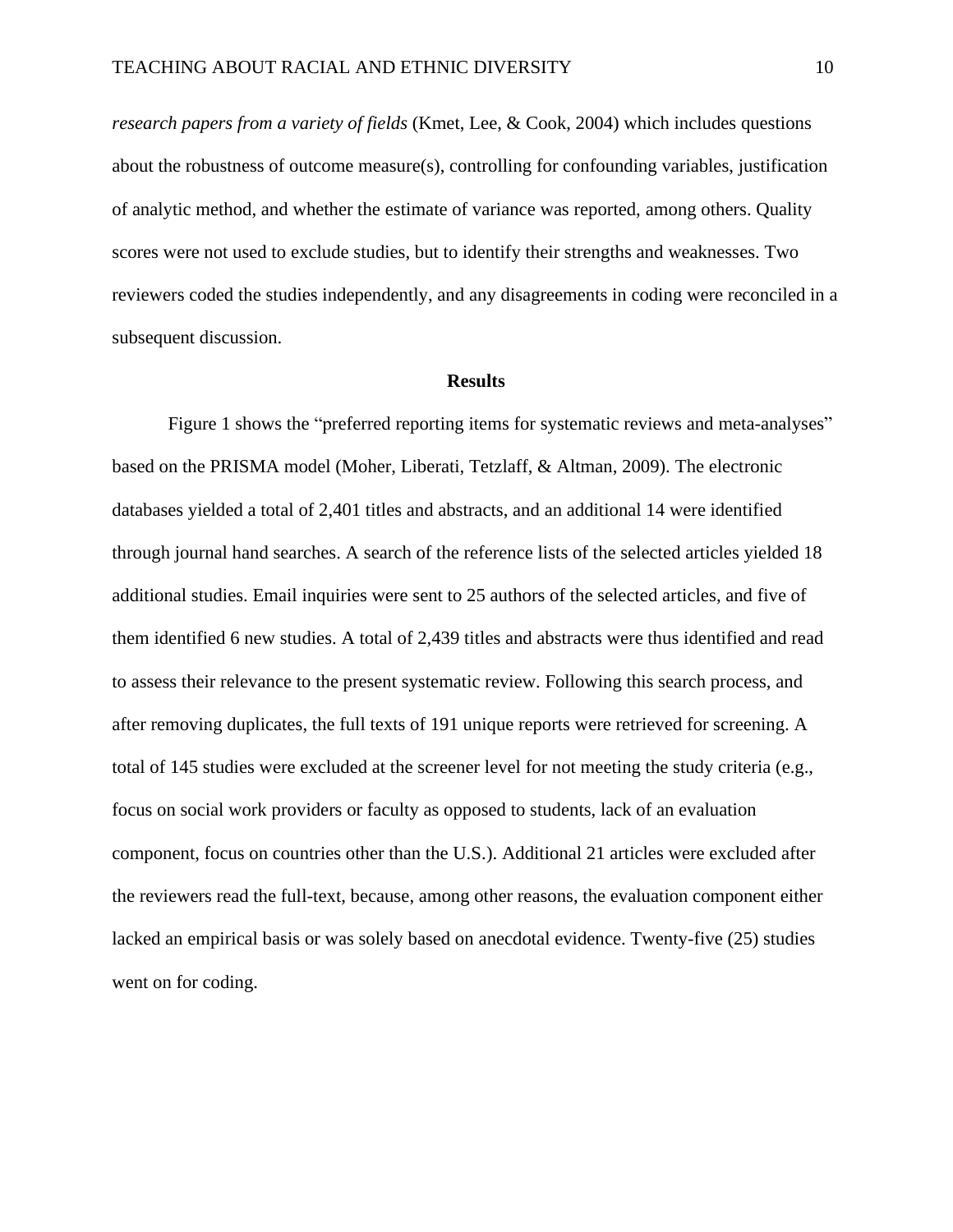Insert Figure 1 about here

\_\_\_\_\_\_\_\_\_\_\_\_\_\_\_\_\_

\_\_\_\_\_\_\_\_\_\_\_\_\_\_\_\_\_

The majority (76%,  $n = 19$ ) of the articles were published in social work journals, 16% appeared in non-social work journals ( $n = 4$ ), and 8% were dissertations ( $n = 2$ ). The most frequent social work journal was *Journal of Teaching in Social Work* (n = 6), followed by *The Journal of Baccalaureate Social Work* (n = 4), and *Journal of Social Work Education* (n = 3), and *Journal of Ethnic & Cultural Diversity in Social Work* (n = 3). Two were published in *Social Work Education, The International Journal,* and one study was published in *Affilia: Journal of Social Work and Women*. The non-social work journals included: *Journal of Technology in Human Services* (n = 2), *Multicultural Perspectives* (n = 1), and *International Journal of Humanities and Social Science*  $(n = 1)$ . The principal objectives of the studies can be summarized as: (1) to evaluate the effectiveness of a diversity-focused pedagogical intervention; and (2) to explore students' learning outcomes in response to diversity-focused pedagogical intervention.

# **Methodological Characteristics**

The study eligibility criteria allowed for all methodologies and designs to be included in the review, given that a methods section explaining the data collection and analysis was included. Fifty-two percent ( $n = 13$ ) of the studies were quantitative, 32% ( $n = 8$ ) were qualitative, and 16% ( $n = 4$ ) were mixed-methods.

The majority  $(n = 11)$  of quantitative studies and the quantitative components of mixed methods studies were based on pre- and post-surveys administered only to the students who received the pedagogical intervention of interest. Six studies (24%) included a comparison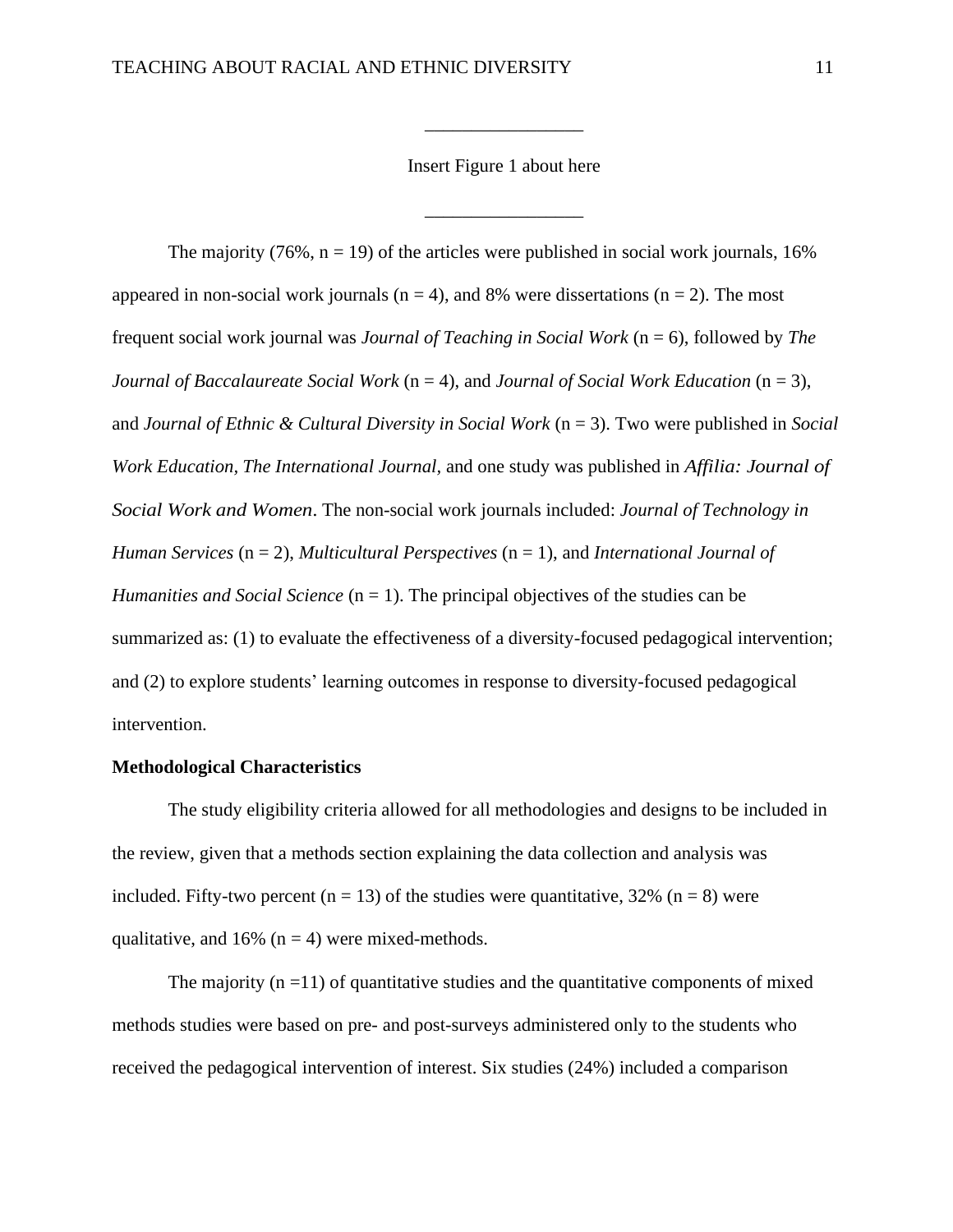group; they were either pre- and posttest nonequivalent, quasi-experimental designs or posttest only designs. A variety of measures were utilized across the studies: the Multicultural Awareness-Knowledge-and Skills Survey (MAKSS), the Color-Blind Racial Attitudes Scale (COBRAS), the California Brief Multicultural Competence Scale (CBMCS), the Social Work Cultural Competencies Self-Assessment, the Oppression Exists Measure (OEM), the Modern Racism Scale [MRS], the Multicultural/ Multiracial Experience Inventory (MEI), the Multiculturally Responsive Index (MRI), and others. Five studies used measures that the authors specifically designed for the study, and four studies used more than one measure. In addition to the descriptive analyses, the t-test was the most commonly used data analysis procedure  $(n = 12)$ . Other methods included ANOVA ( $n = 6$ ), regression ( $n = 2$ ), Chi-square test ( $n = 2$ ), Wilcoxon Signed Ranks Test ( $n = 2$ ), MANOVA ( $n = 2$ ), and Pearson Correlation ( $n = 2$ ).

The most common data source in qualitative studies and the qualitative component of mixed methods studies was written work collected from the students during or after the intervention: journals/reflection papers  $(n = 4)$ , classroom papers/assignments  $(n = 2)$ , online discussion forums ( $n = 2$ ), student open-ended written feedback/evaluation after an activity ( $n =$ 3), or a combination of these. Only two studies used individual or focus groups interviews, and two included field observations, e.g., fieldnotes from students' panel discussions. Content analysis was the most common qualitative data analysis method ( $n = 5$  studies), and others included grounded theory  $(n = 2)$ , thematic analysis  $(n = 1)$  and phenomenology  $(n = 1)$ . Four of the qualitative and mixed methods studies either used some other form of data analysis approach or did not specify their data analysis method.

The most frequently utilized theoretical framework to guide the research studies was the cultural competence model; 32% of studies used some form of this model. Some of the other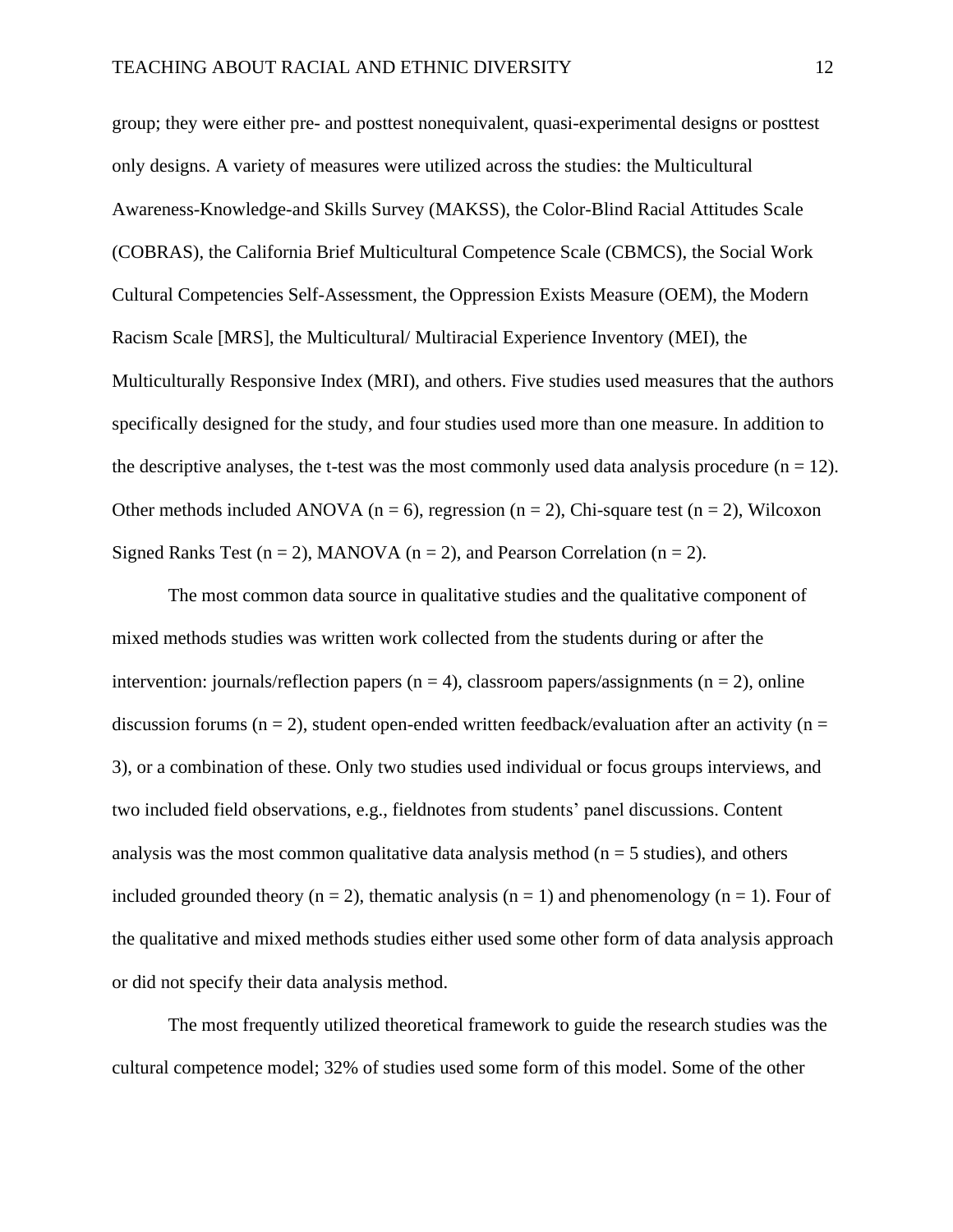guiding theories included social constructivist theory (8%), the transcultural perspective (8%), and the transformational learning theory (8%). Several other frameworks were used once, including the White racial identity development model, critical pedagogy, critical race theory, intergroup contact theory, cultural humility model, dual perspective, etc. (for brief descriptions see Table 1). Nearly one-quarter (24%) of the studies did not specify their guiding theoretical or conceptual framework.

Insert Table 1 about here

\_\_\_\_\_\_\_\_\_\_\_\_\_\_\_\_\_

\_\_\_\_\_\_\_\_\_\_\_\_\_\_\_\_\_

# **Sample Characteristics**

Total sample sizes for all studies ranged from six to 386, with the average size of 98.9  $(SD = 95.7)$ . The sample size in quantitative studies ranged from 11 to 386 (M = 147, SD = 104.5), in qualitative studies from six to 65 ( $M = 28$ , SD = 20), and in mixed methods studies from 22 to 179 ( $M = 83.8$ ,  $SD = 68.9$ ). Eighty-four percent of the studies had samples that were only social work students; out of this 43% of had only BSW students, 38% of studies were MSW only, and 19% included both groups. Sixteen percent of the studies included students from other majors such as sociology, criminology, human development, and family services. In two of these cross-disciplinary studies, social work students were the minority, representing only 27% (Colvin-Burque, Zugazaga, & Davis-Maye, 2007) and 23% of the sample (Mapp, 2012). Concerning race and ethnicity, non-Hispanic Whites were the predominant group; on average 70.6% of the samples were White. African Americans and Latinos represented nine percent each of the total sample, Asians – four percent, Native Americans – one percent, biracial/multiracial students – two percent, and others (e.g., African Caribbean and Middle Easterners) two percent.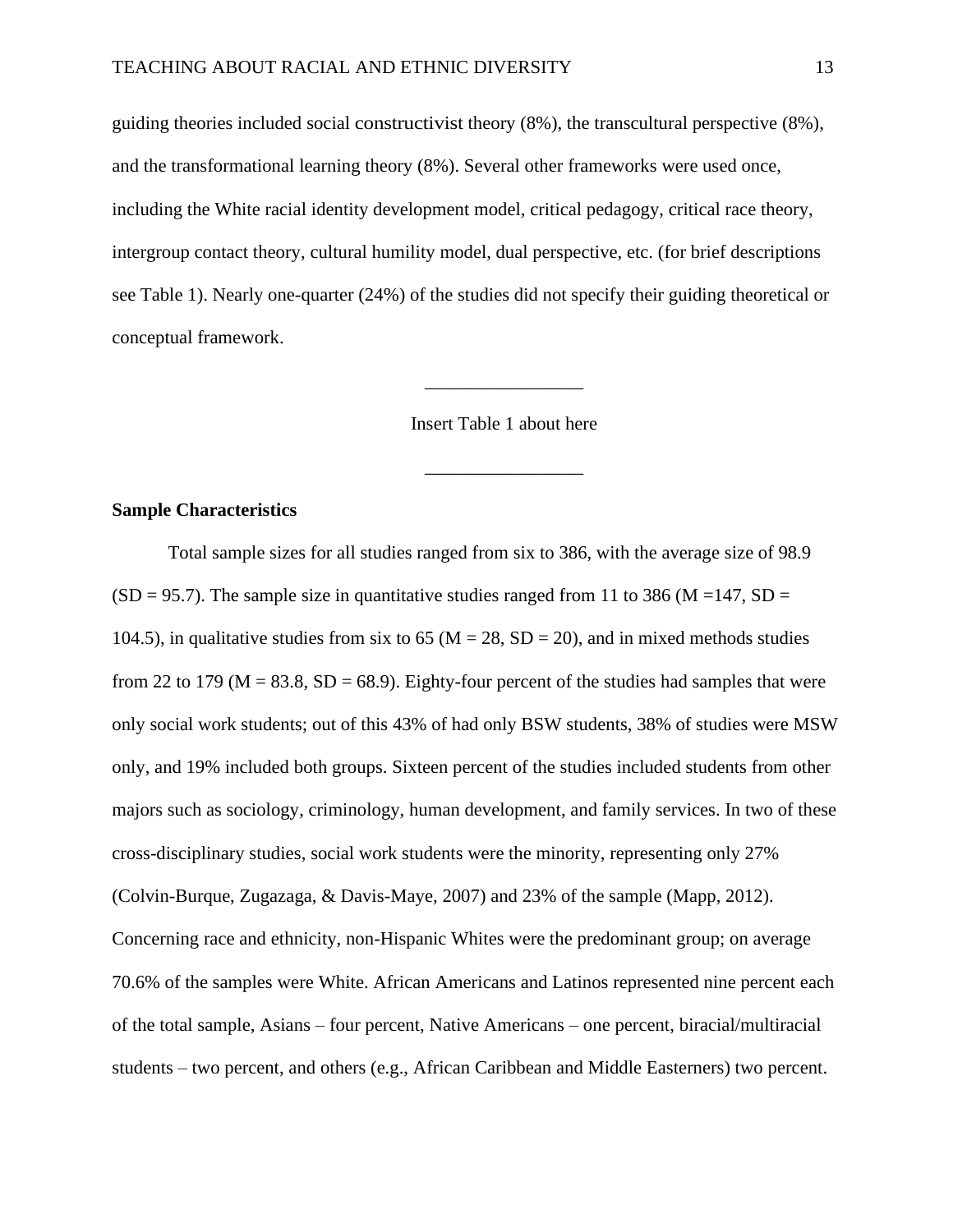The remaining two percent were unknown. Five studies failed to provide some or all of the demographic information of the sample, and the above averages were calculated excluding those studies. The samples were predominantly female, with percentages ranging from 60% to 100% and an average of 82.7%. Finally, because of inconsistent or missing data on age, the average age was not calculated; however, the age range was from 18 to over 52, and in general, the majority of the participants were in their 20s and early 30s.

Insert Table 2 about here

\_\_\_\_\_\_\_\_\_\_\_\_\_\_\_\_\_

\_\_\_\_\_\_\_\_\_\_\_\_\_\_\_\_\_

### **Interventions Characteristics**

The pedagogical interventions aimed to engage students in reflecting on cultural differences and their implications for social work practice, change students' racial attitudes, and increase their cultural competence, among others. The duration of the interventions ranged from one class period to one semester, with 56% being one semester long. Only two studies provided information about the characteristics of the class instructors/facilitators of these pedagogical interventions, with one study being co-taught by two White women and another course was cotaught by one Native American and two White instructors. The interventions can be grouped into four categories: (1) diversity/cultural competence courses; (2) diversity/cultural competence projects, (e.g., intergroup dialogue); (3) instructional technology, (e.g., videos and virtual communities); and (4) cultural immersion programs such as study abroad programs (See Table 2 for details).

**Diversity/cultural competenc**y **courses.** Seven studies (28%) evaluated the effectiveness of social work diversity/cultural competence courses or equivalent (e.g., *Cultural*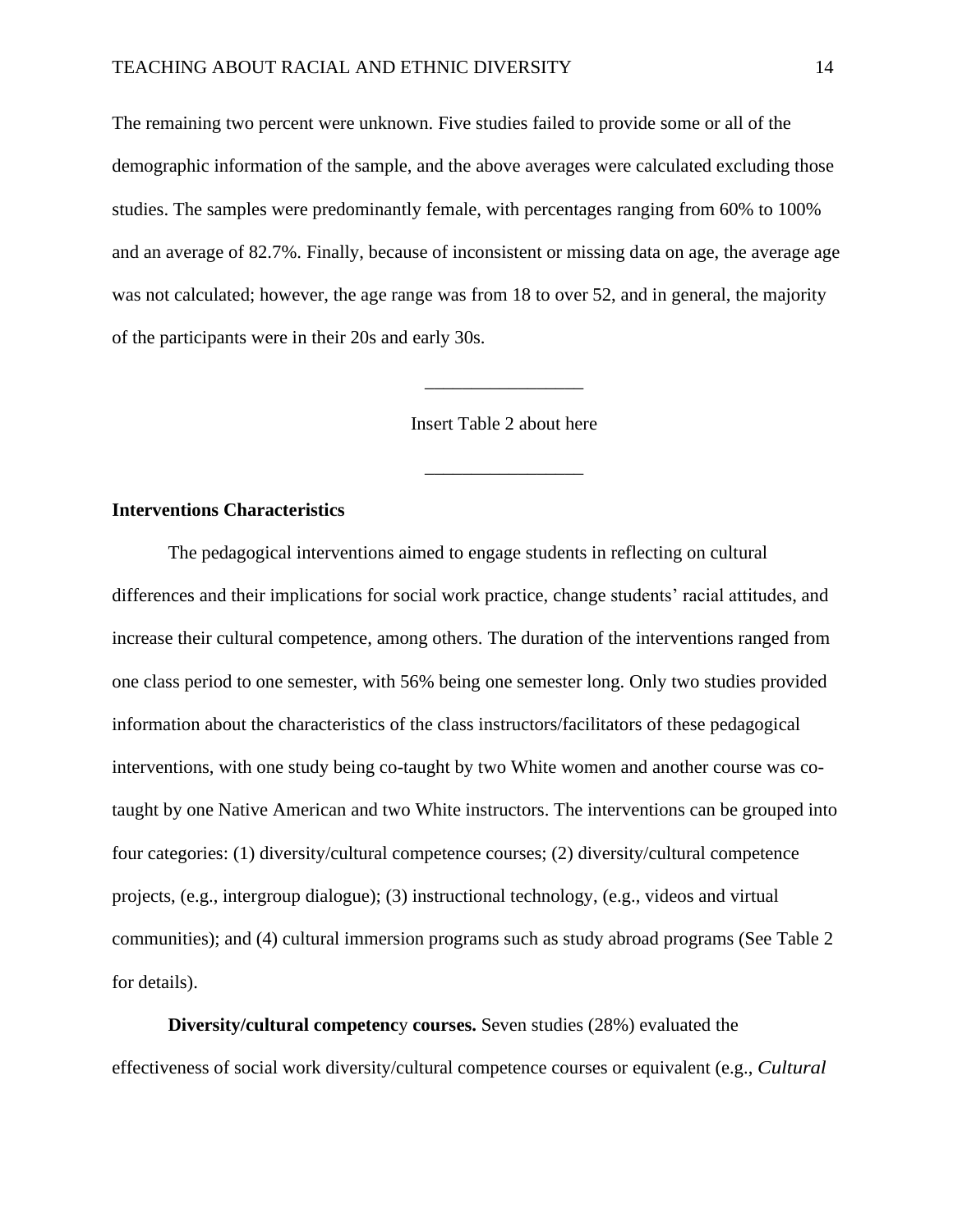*Diversity Practice, The Culturally Responsive Social Work, Facing Racism in a Diverse Nation).* Four of the studies detailed the course components, including an ethnographic family of origin case study, interview with a classmate about racial and ethnic identity formation, analysis of vignettes with multicultural issues, and self-reflective journaling.

**Diversity/cultural competence projects.** Eleven studies (44%) described and evaluated some special projects aiming to teach students about racial and ethnic diversity. Although these projects were usually incorporated into diversity courses or other parts of the BSW or MSW curriculum, the study only evaluated the effect of the particular project. Some of these projects were *Ethnic Roots*, *Self and Other Awareness Project*, *Intergroup Dialogue*, *Consciousnessraising Group*, and *Cultural Genogram* (for a complete list and descriptions, see Table 2). Some of the activities required of the participants were: interviewing family or friends, writing an essay about their ethnic/racial background, attending a cultural interaction or event, preparing a family genogram, attending peer-facilitated intergroup dialogue groups, class discussions about racism, power, White privilege, and oppression, among others.

**Instructional technology.** Four studies (16%) evaluated teaching interventions centered around media and technology. These interventions utilized specifically selected YouTube videos, movies, avatars and virtual communities, and online diversity forums; and these were usually incorporated into a diversity course or other social work course. Deepak and Biggs (2011) detailed the *Intimate Technology* intervention where the class viewed YouTube videos about New Orleans after Hurricane Katrina, and other videos and songs about personal experiences with racism. *Difficult Digital Dialogues* incorporated Twitter and Skype to facilitate diversity learning among social work students from a predominantly White institution and a historically black college/university (Brady, Sawyer, & Crawford Herrera, 2016). Three courses used online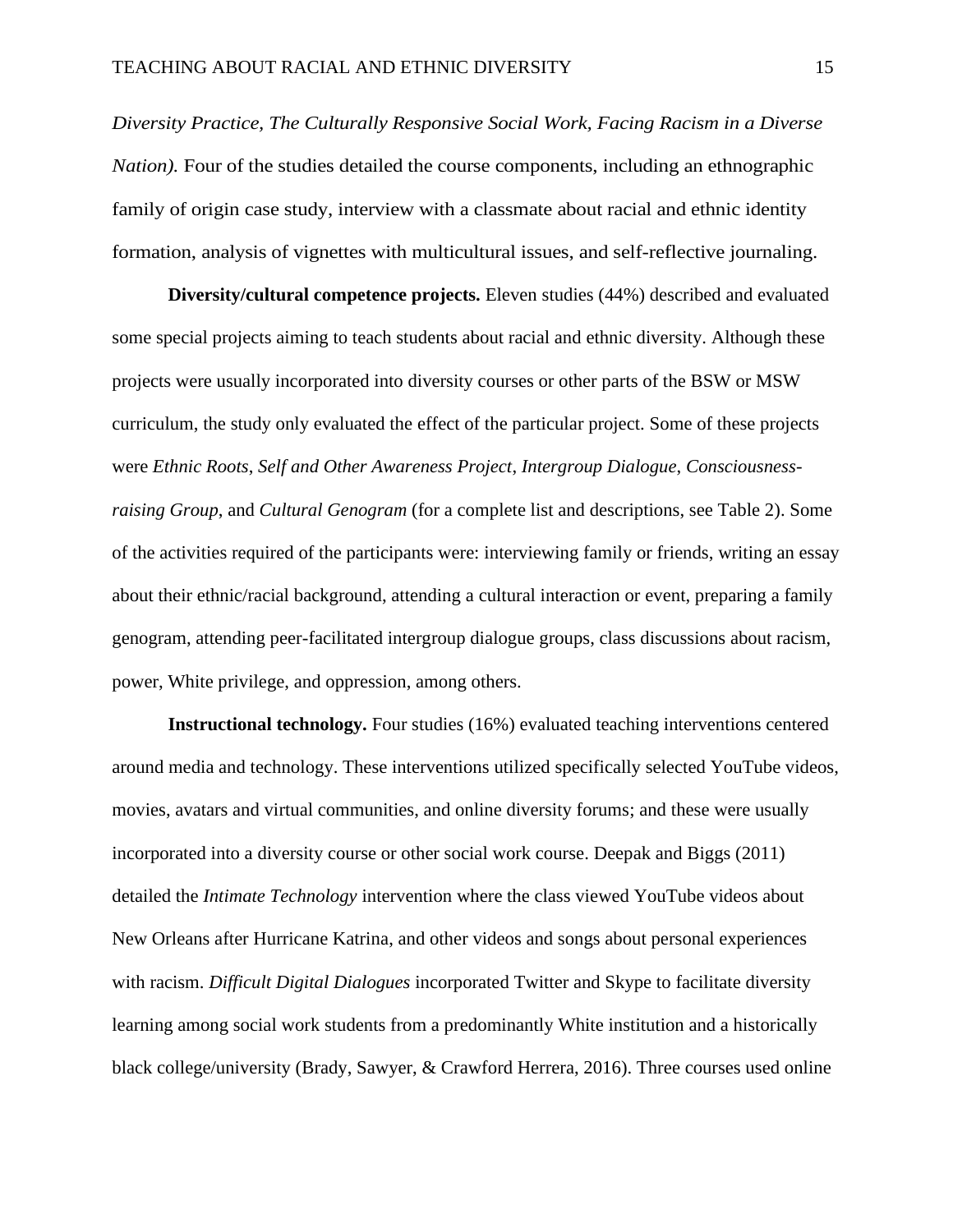forums to facilitate discussions related to race, ethnicity, and social class (Lee, 2014; Lee, Brown, & Bertera, 2010; Lee & Priester, 2014); and a hybrid/online course used avatars (figures representing a particular person in computer games), virtual communities, and cocktail party exercises to teach about diversity (Lee, 2014).

**Social work cultural immersions programs.** A cultural immersion experience was the focus of three studies (12%). Two of the studies described and evaluated international cultural immersions, and one was a domestic immersion based in Louisiana and Appalachia (Quinn-Lee & Olson-McBride, 2012). Two international immersions took place in Thailand (Mapp 2012; Schuldberg et al., 2012); the other immersion countries were Ireland, Vietnam, Costa Rica, and Ecuador (Mapp, 2012). These cultural immersions were short-term, mostly summer study abroad programs. They included some service learning component, visits to social service agencies, and excursions to popular religious, historical, cultural sites.

**Addressing racism and Whiteness.** Sixty-four percent of the interventions  $(n = 16)$ addressed race and racism, and  $24\%$  (n = 6) included content on Whiteness, such as White privilege and related concepts. Some ways the interventions incorporated issues related to race and racism were: dialogue about Ferguson and Trayvon Martin (Brady et al., 2016), analysis of local institutional racism (Saleh, Anngela-Cole, & Boateng, 2011), interview with a classmate about racial and ethnic identity (Hall & Theriot, 2007; 2016); tour of a former plantation's slave quarters combined with visit to an African American museum (Quinn-Lee & Olson-McBride, 2012); and questions about race and prejudice on a *Cultural Genogram* (Warde, 2012). The topic of White privilege was covered in an intergroup dialogue (Lopez-Humphreys, 2011), a consciousness-raising group (Giesler, 2013), a classroom discussion (Deepak & Biggs, 2011), by visiting non-White neighborhoods and a follow-up discussion (Loya & Cuevas, 2010), and a film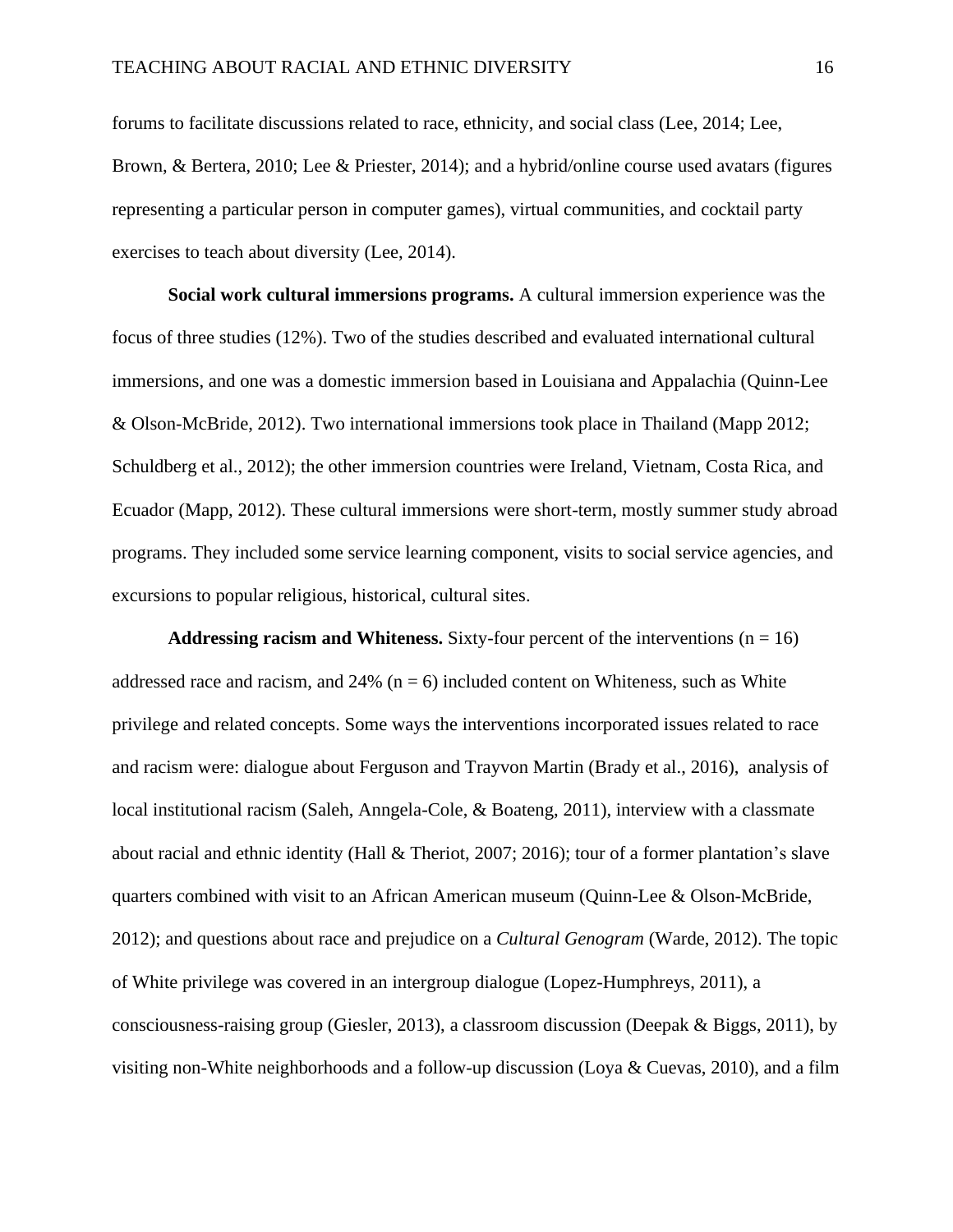and a community panel (Lee & Priester, 2014). Three interventions were entirely focused on racism, anti-racism, and White privilege (Deepak & Biggs, 2011; Loya & Cuevas, 2010; Saleh et al., 2011).

# **Findings**

Based on the study findings, in 56% of the studies  $(n = 14)$ , the pedagogical interventions had a positive effect on student learning about racial and ethnic diversity and cultural competence or related outcomes. For example, Williams-Grey (2014) found that students demonstrated enhanced self- and cultural awareness after participating in an *Ethnic Sharing* activity where some students shared stories about their family, culture, values, and experiences, and the rest of the class listened. Similarly, following some of the diversity/cultural competence courses, there was a significant increase in the students' scores on diversity awareness (Anderson, Hayashi, & Frost, 2009), cultural competence (Block, Rossi, Allen, Alschuler, & Wilson, 2016), multicultural awareness, knowledge, and skills (Hall & Theriot, 2016; Melendez, 2007), and positive racial attitudes (Loya & Cuevas, 2010).

In 40% of the studies ( $n = 10$ ), the results were mixed; students showed a positive learning outcome in some but not all of the constructs of interests. For example, Drabble, Sen, and Oppenheimer (2012) found that students significantly increased their cultural knowledge, positioning, and reflexivity, but there was no change in their understanding of power, privilege, and oppression. A few studies reported a positive change in students' understanding of diversity concepts and issues, but not in their comfort level in working with diverse clients (Lee, 2014; Lee & Priester, 2014). Specifically, Lee (2014) reported that students who participated in a "cocktail party exercise," where they interacted with diverse people in a virtual community, had better outcomes in learning about diversity than students in a traditional diversity course.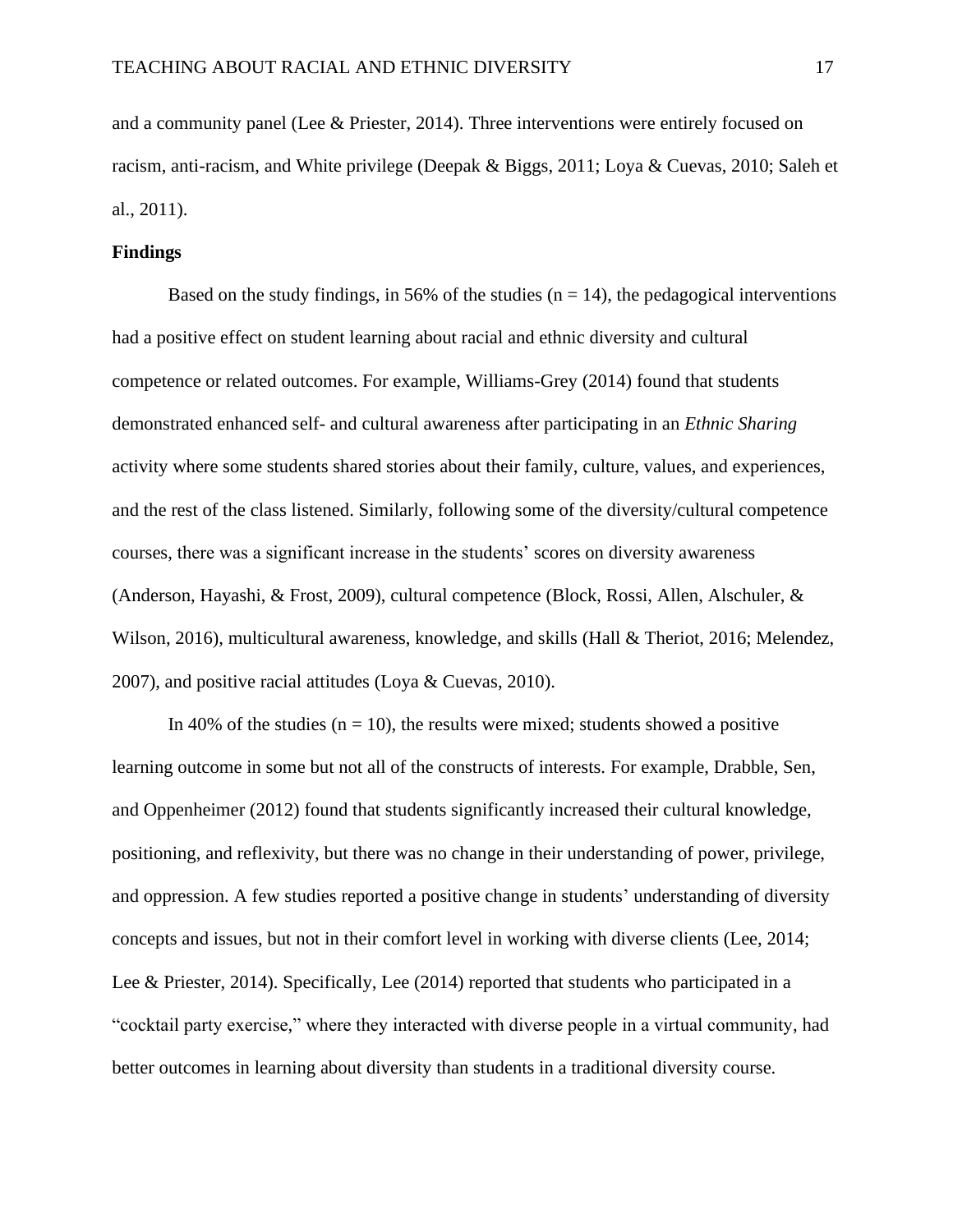Nevertheless, comfort level in working with diverse populations was higher among the traditional classroom students.

Finally, in one study, the intervention yielded no major outcomes; the researchers reported no changes in students' perspectives about privilege, diversity, or difference (Brady et al., 2016). Further, another study reported a positive effect on students who participated in diversity-focused online discussion forums; however, some of the forums proved to have harmful effects when students engaged in offensive dialogue about race and were not redirected by the class instructor (Lee et al., 2010). The authors emphasized that careful monitoring is necessary to ensure a productive learning process about diversity through online methods.

**Learning about racism and Whiteness.** Forty-eight percent of the studies  $(n = 12)$ reported findings related to race and racism. For example, some of the qualitative studies had themes specific to race-related learning, such as "understanding racism and anti-racism" (Deepak & Biggs, 2011, p. 52) and "understanding the role of race in social work process" (Bender, Negi, & Fowler, 2010, p. 47). Other studies described the changes in students' awareness of racial privilege and institutional discrimination as measured by the COBRAS (Colvin-Burque et al., 2007; Loya & Cuevas, 2010). Finally, Giesler (2013) found that the topic of race and ethnicity, compared to other social identities, was the most difficult for students to discuss in their consciousness-raising groups. It is also important to point out, that although 64% of the studies addressed race and racism in describing their pedagogical intervention, only 48% reported on the related learning outcomes in the results.

In terms of learning about Whiteness, 20% of the studies  $(n = 5)$  reported observations about this in the results section. Bender et al. (2010), for example, found that White students were able to reflect on the meaning of Whiteness and the many privileges linked to it, and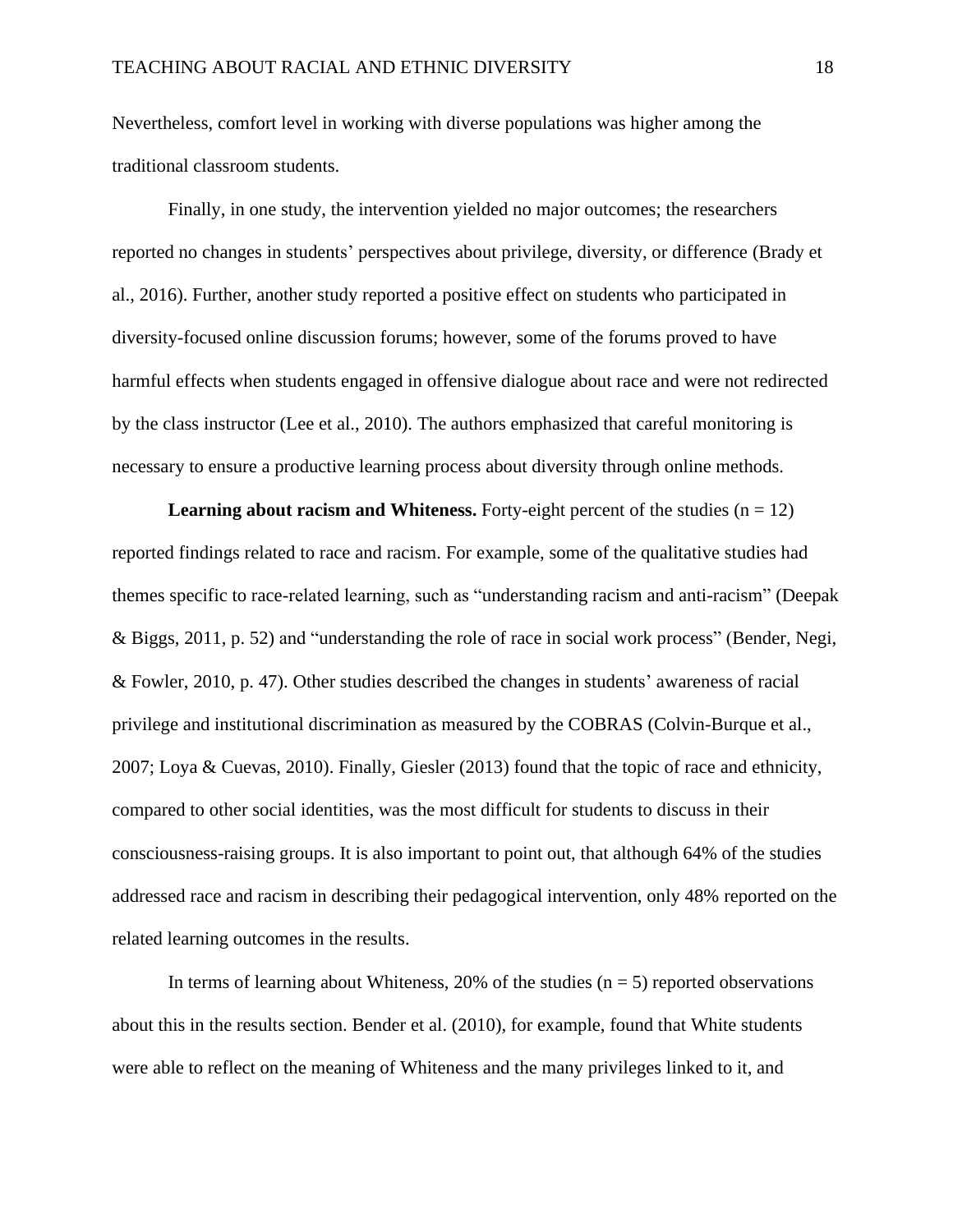Deepak and Biggs (2011) reported that White students found hope in learning about anti-racism and becoming an ally, as opposed feeling guilty about being White.

**Reflective, experiential, and emotional learning.** Given that different teaching methods, such as the experiential or the affective domain teaching, have been recommended by scholars to prepare students for culturally competent practice (Cramer, Ryosho, & Nguyen, 2012; Sue & Sue, 2016; Weaver, 1998), the studies were also coded for the inclusion of reflective, experiential, and emotional teaching. Eighty percent of the interventions included at least one of those teaching methods, 56% included at least two, and 16% included all three types.

Reflective learning, which included activities such as writing self-reflective journals, was used in 76% of the interventions. For example, following the *Cultural Genogram* project which required a reflection on their family history, Warde (2012) found a higher level of cultural awareness and sensitivity in the students. Sixty-eight percent of the interventions used some experiential learning strategy, such as cultural immersion experiences, volunteering, and interviewing classmates. Loya and Cuevas (2010) found that following a variety of experiential learning activities about racism and inequality, there was a significant change in student cultural awareness and racial attitudes. Results also showed that immersion in a different culture helped students became more comfortable with and appreciative of differences (Quinn-Lee & Olson-McBride, 2012), increased cross-cultural adaptability (Mapp, 2012) and developed the awareness of ethnocentrism (Schuldberg et al., 2012). Finally, emotional learning, which focuses on people's ability to empathize with the feelings and experiences of others (Fox, 1983), was incorporated in 24% of the studies. For example, students who learned about other peoples' experiences with racism through images, music, and personal stories, experienced deep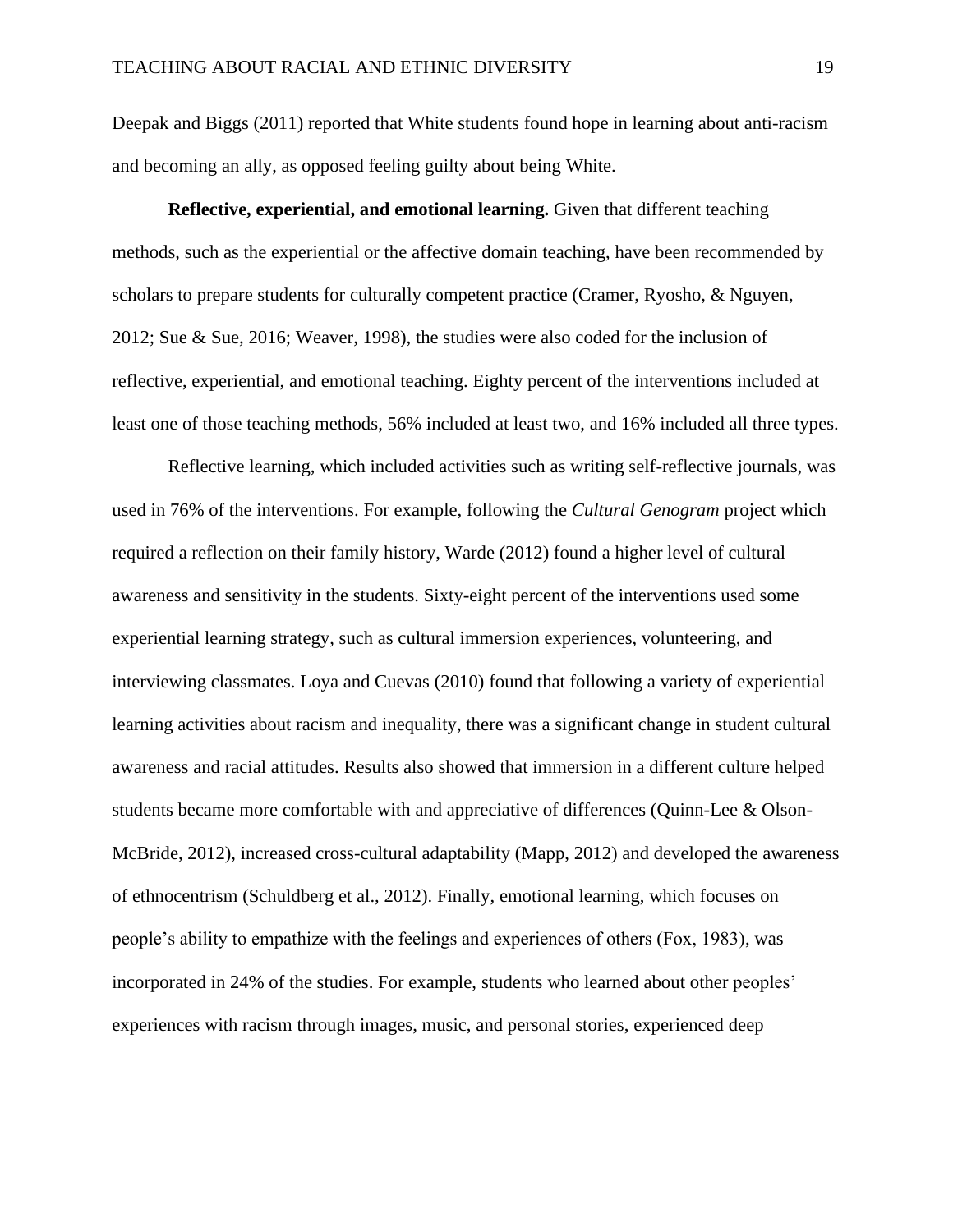emotional responses such as anger and sadness. This in turn helped them to be more engaged in the learning process and understand racism in more depth (Deepak  $\&$  Biggs, 2011).

**Differences among student groups**. Another indicative finding in the studies was related to the demographic differences among students in learning about diversity. Thirty-two percent of the studies  $(n = 8)$  reported some differences in student outcomes based on student demographics. Students from historically underrepresented racial and ethnic groups were found to have a significantly higher level of awareness about diversity (Anderson et al., 2009) and White privilege (Colvin-Burque et al., 2007), and reported greater comfort in venturing outside their own social and cultural groups (Saleh et al., 2011) compared to White students. However, Melendez (2007) found that the increase in cultural awareness following the diversity course was significantly higher in White students, given it was often the first time they were exposed to the topic of diversity. Similarly, Lopez-Humphreys (2011) reported that White students gained substantially more from the intergroup dialogue activity than non-White students. Finally, students majoring in social work were found to have significantly more awareness of institutional discrimination, racial issues, and color-blind attitudes (Colvin-Burque et al., 2007), and more knowledge and positive attitudes toward diversity (Saleh et al., 2011) as compared to non-social work students.

### **Study Quality**

Using the Kmet et al. (2004) scale, the quality of the quantitative studies and the quantitative component of mixed methods studies ranged from 9/22 to 20/22, with the average scores equaling to 15.7/22. Overall, quantitative and the quantitative components of mixed methods studies scored better on questions about research objectives and justification of their methods. However, they performed less well in terms of defining outcomes measures and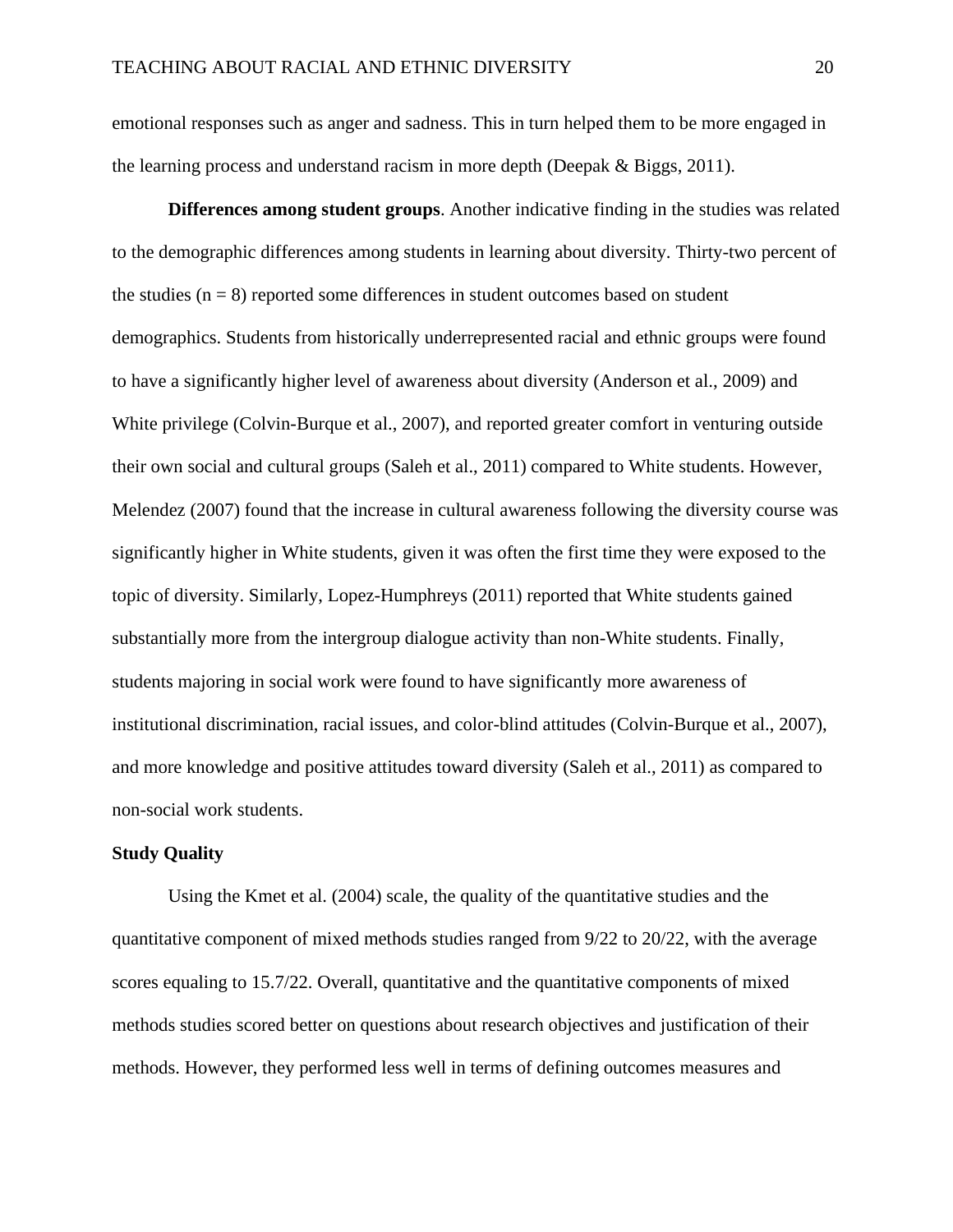controlling for confounding variables. The qualitative studies and the qualitative component of mixed methods studies were evaluated with the *CASP Qualitative Research Checklist.* Although no precise scoring system exists for the checklist (CASP, 2017), several patterns were observed. The checklist includes 10 questions that can be answered as either "yes," "no" or "can't tell." On average, only 5.5 questions were answered as "yes", indicating rather low quality of the studies. The qualitative studies generally explained the aims of the research and recruitment strategy well, but the methods and data analysis were often not sufficiently rigorous.

### **Discussion**

The purpose of this systematic review was to examine empirical studies that assessed how social work educators and programs teach students about racial and ethnic diversity. Twenty-five studies were identified and they described and evaluated a variety of pedagogical interventions including: diversity courses, special projects, instructional technology, and cultural immersion programs. In most of the included studies, the pedagogical intervention had a positive effect on students' development of cultural competence or a related construct. For example, after participating in *growth groups*, groups aiming to help student gain self-awareness and discuss and reduce prejudice, students showed a significant change in awareness of personal prejudice, comfort level in interacting with and confronting others around prejudices and developing a strategy to reduce personal prejudices (Phillips et al., 2011). Similarly, students were found to develop awareness of personal biases and how these might affect social work practice with diverse clients as a result of the *Proverbs Across the Globe* project, where students analyzed proverbs and interviewed someone from a different culture (Rahill et al., 2016).

Although indicative, the findings should be interpreted cautiously due to methodological and theoretical weaknesses in the design of many of the reviewed studies. Some of the major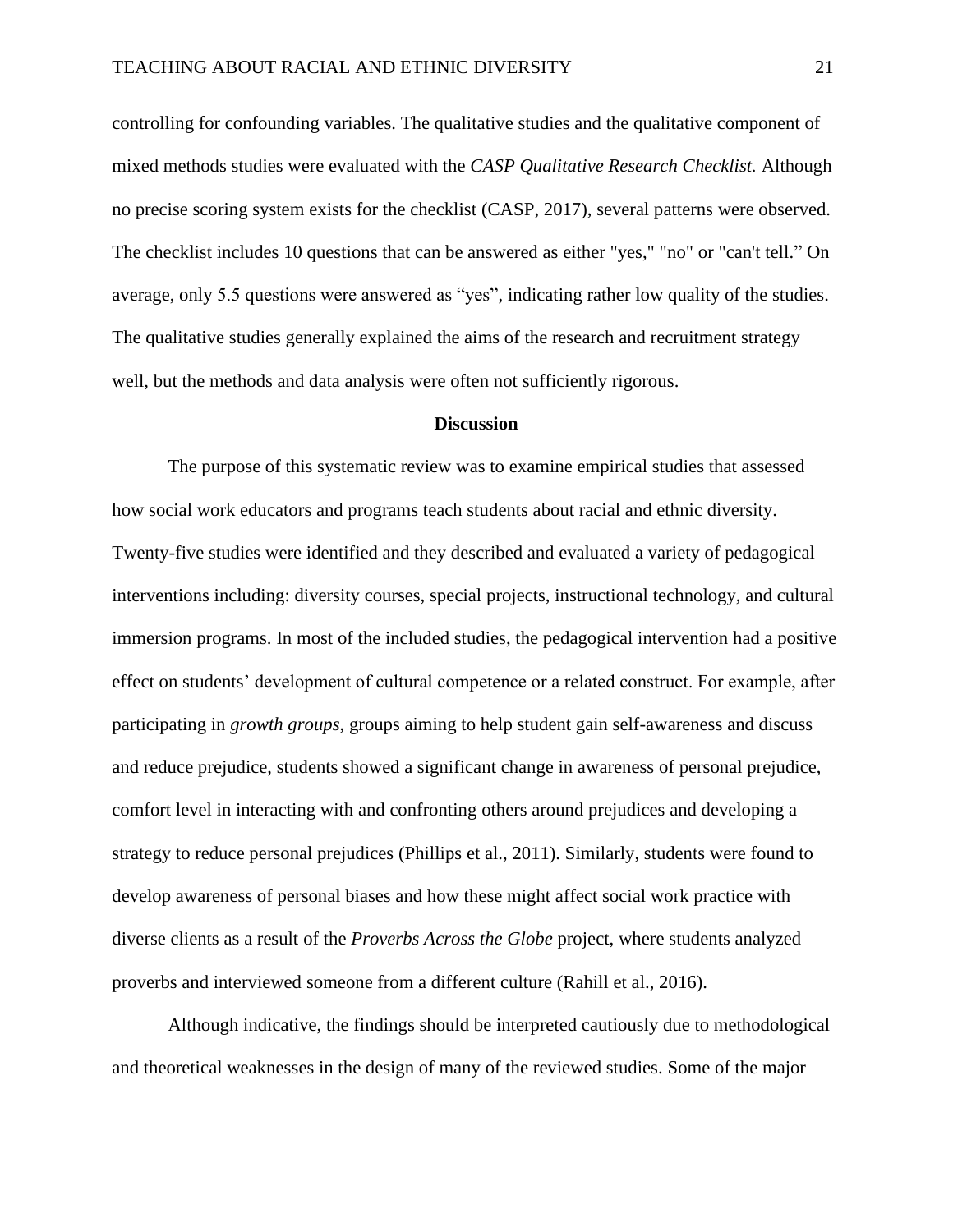problems seen in many studies included: a) lack of comparison group; b) the use of unstandardized measures with unclear validity and reliability in quantitative studies and the quantitative components of mixed methods studies; c) lack of clarity about data analysis process in qualitative studies; d) incomplete description of findings or conclusions not fully supported by the results; e) relying on self-report measures, journals, and class assignments, all of which are prone to social desirability bias, particularly as related to cultural competence (Larson & Bradshaw, 2017); and f) lack of longitudinal design to assess whether the outcomes of the teaching interventions are then translated into practice.

In conclusion, the study revealed that social work education lacks an intentional and systematic approach to teaching about racial and ethnic diversity and to evaluating student learning outcomes related to these concepts. Despite the abundance of conceptual literature on the topic and the EPAS standards (CSWE, 2015), there is a relatively small number of studies reporting on racial and ethnic diversity-related pedagogical interventions. It is important to note here that nine additional articles had to be excluded from the review because they lacked a methods section. Although they looked promising at first, the evaluation component of the intervention was often anecdotal, or the steps involved in data collection and analysis were obscure, and therefore they could not be coded. Among the coded studies, there was a wide range of approaches taken to teach this topic, varying all the way from working with street children in another country to participating in virtual communities and using avatars. None of the reviewed studies was a replication of an intervention tested by another author, except for Hall and Theriot (2007, 2016). Only a few of the studies, however, described their interventions in sufficient detail that would allow for replication.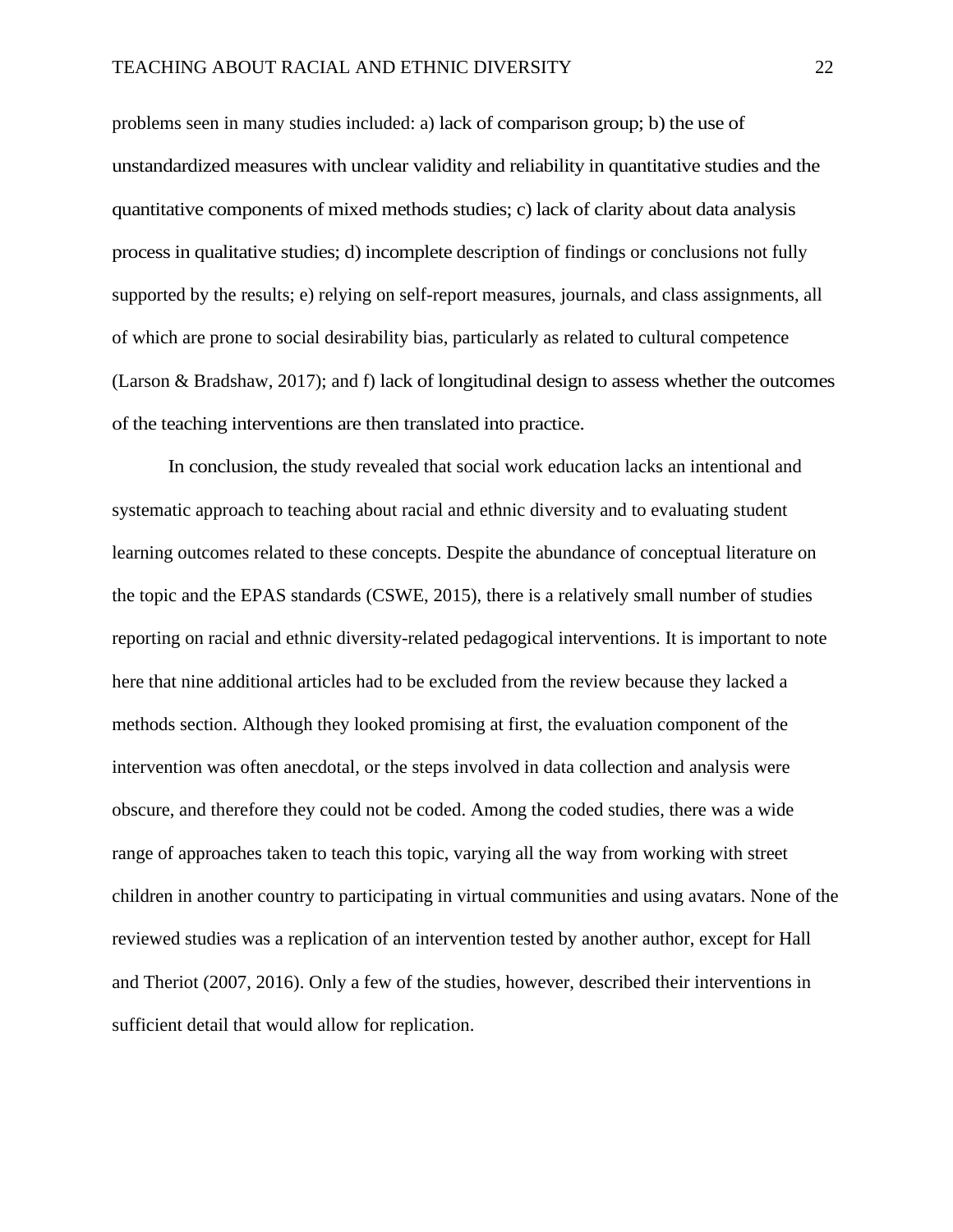Additionally, the studies also differed in how they evaluated the teaching outcomes. Across the quantitative and mixed methods studies, for example, multiple scales were used, and they often measured related but not the same constructs (e.g., the Multicultural Awareness-Knowledge-and Skills Survey versus the Color-Blind Racial Attitudes Scale). Moreover, there were a few limitations related to placing the studies within some theoretical framework. Many studies made no mention of theory; others introduced a theory but failed to follow through on how the theory related to the teaching intervention or methodology. Moreover, the most frequently used guiding framework, the cultural competence model, has itself been criticized for lacking theoretical grounding (e.g., Wear, 2003).

Finally, it is important to note that in many of the studies, the samples were predominantly White females, and it is likely that the described interventions may not apply to more diverse student populations. Additionally, except for providing the region of the country, the studies frequently lacked detailed information on the context, notably whether the university was a predominantly White institution, public or private, or rural or urban campus.

### **Implications**

Before discussing the potential implications of this systemic review, we would like to point out some limitations of the current study. First, studies were included in the review independently of their methodological rigor. Restricting the review to only highly rigorous studies would not allow the review to take place, given the state of the existing empirical knowledge base. Second, we included studies independently of the methodology and design, which was intentional to show the full picture of social work education focused on racial and ethnic diversity; however, this made the synthesizing of the results and establishing trends in the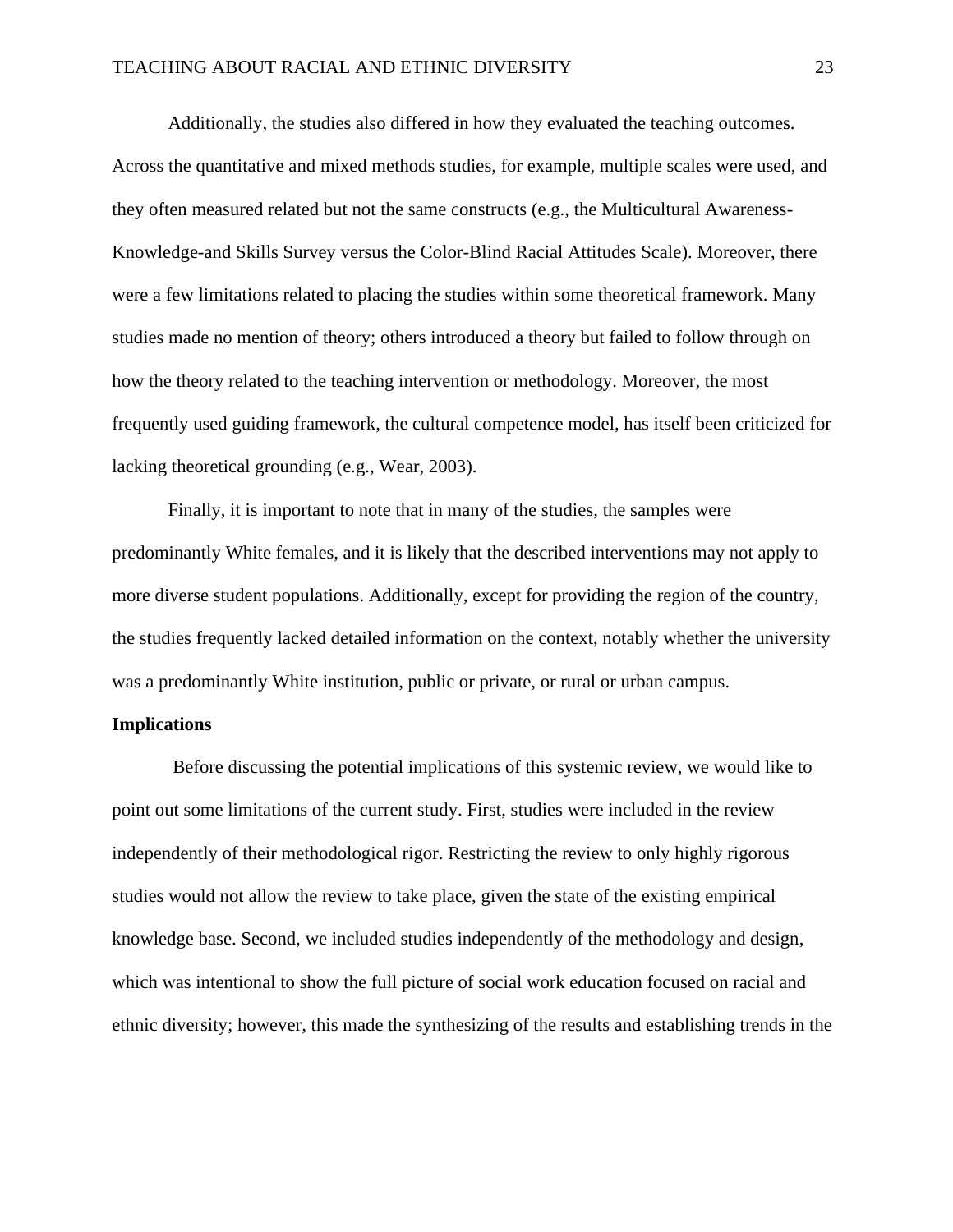studies more difficult. We also acknowledge that other researchers would potentially code for different pieces of information and analyze the studies from a different perspective.

Despite these limitations, the review provided several insights on the current state of the empirical literature and the directions for future research. First, the review revealed the urgency to expand the empirical evidence regarding effective strategies for teaching about racial and ethnic diversity in social work programs. Social work researchers and educators need to build a body of knowledge that delineates best teaching practices, assignments, and content material that will prepare students for working effectively and respectfully across racial, ethnic, and cultural differences. The promising pedagogical interventions should be tested and replicated to create a database and a toolkit for social work educators on how to best teach diversity-related topics. This is particularly crucial for pedagogy on racial and ethnic diversity, as these topics have been found the most difficult to discuss in a classroom (Giesler, 2013), and can result in discomfort, tension, and resentment, particularly in White students (Abrams, & Gibson, 2007; Gair, 2016).

To be able to build this empirical knowledge base, however, social work education needs a unified conceptualization of what constitutes social work diversity education: its purpose, essential components, and desired outcomes. As the study by Jani, Osteen, and Shipe (2016) shows, there are many ways of defining what constitutes the ability to work effectively with people from different backgrounds, and "cultural competence itself is a flawed concept" (p. 316). For example, social work educators rarely incorporate an analysis of Whiteness, including White culture, White privilege, and White racism into their classrooms, which, in turn, inherently perpetuates the oppressive racial social structures that social work hopes to resolve (Abrams & Gibson, 2007). As Williams (2006) reminds: "The lack of a coherent theory base for cultural competence makes it difficult to evaluate its effectiveness in practice" (p. 210). To effectively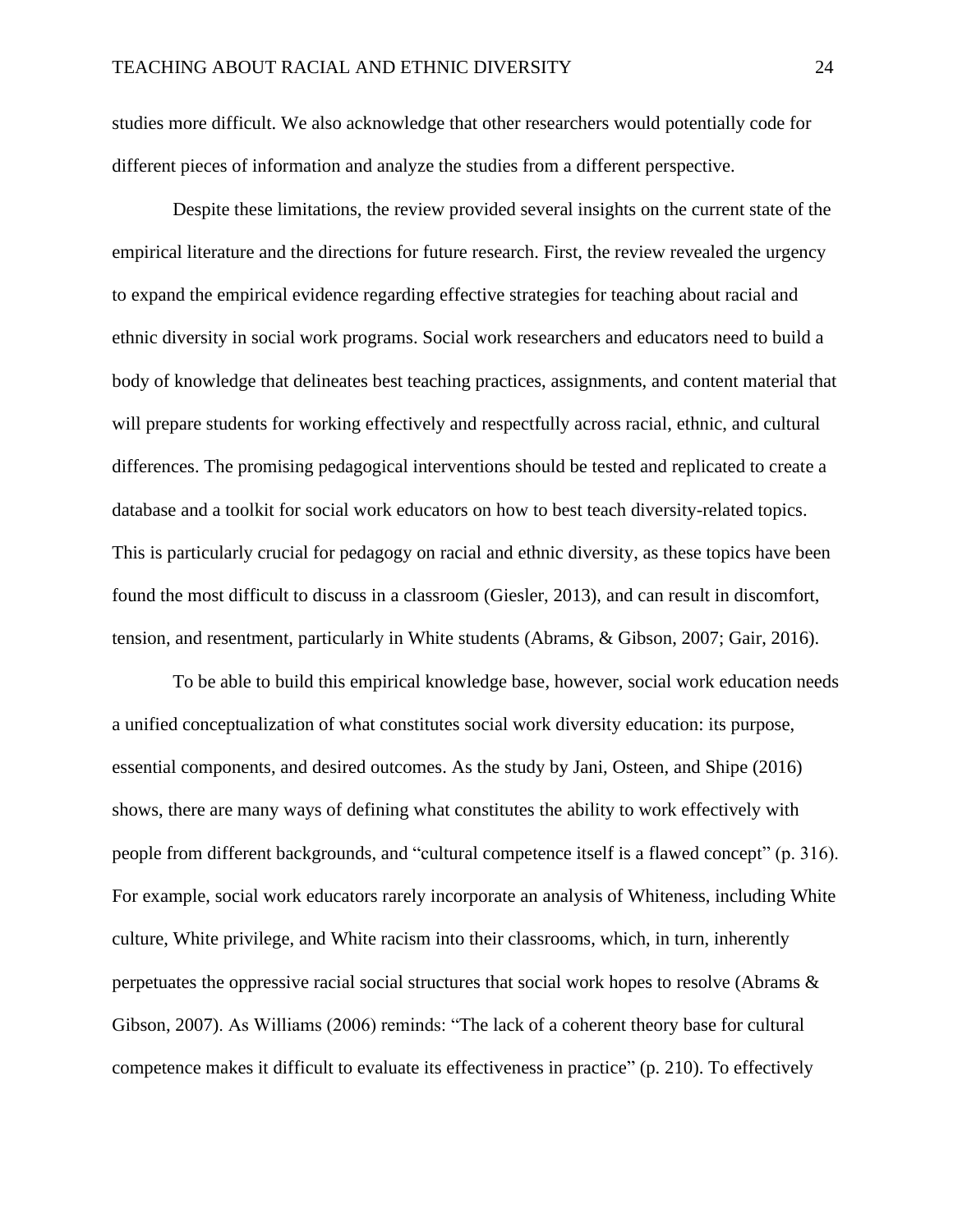prepare social work students for practice with historically excluded racial and ethnic groups, we need a sound theoretical foundation of what is it that we are trying to teach and how we will know if the students are on the right path to developing the needed knowledge and skills. Critical race theory, critical Whiteness theory, and anti-racist pedagogy offer viable options for use in diversity education (Abrams & Moio, 2009; Nylund, 2006; Ortiz & Jani, 2010; Pulliam, 2017).

From a methodological perspective, there is a need for more rigorous research methods and increased transparency about the data analysis procedures. It seems crucial that future social work education research includes comparison groups and longitudinal components to assess the effectiveness of teaching interventions over time. Large-scale, multisite, and diverse-sample studies are needed to compare the learning outcomes and experiences of students from a variety of backgrounds and in different educational and geographical contexts. There is also ample room for future researchers to design theoretically grounded, valid, and reliable outcome measures, which could be used consistently for social work education and research purposes, allowing for comparison of student learning outcomes across different teaching interventions.

The systematic review's findings also seem to imply that graduating social work students may not be adequately prepared to practice competently across racial and ethnic differences. Evidence-based teaching interventions and tools to assess student's readiness to practice with historically excluded racial and ethnic groups are urgently needed in social work education. This in turn has implications for social work educators. Given that racial diversity-related topics are highly politically, ideologically, and emotionally charged and provoke many pedagogical tensions and struggles (Daniel, 2011), instructors may require additional preparation to teach and facilitate dialogues about race, racism, and Whiteness. Mediation and group work skills may be needed in order to create an honest, safe, and welcoming classroom environment where students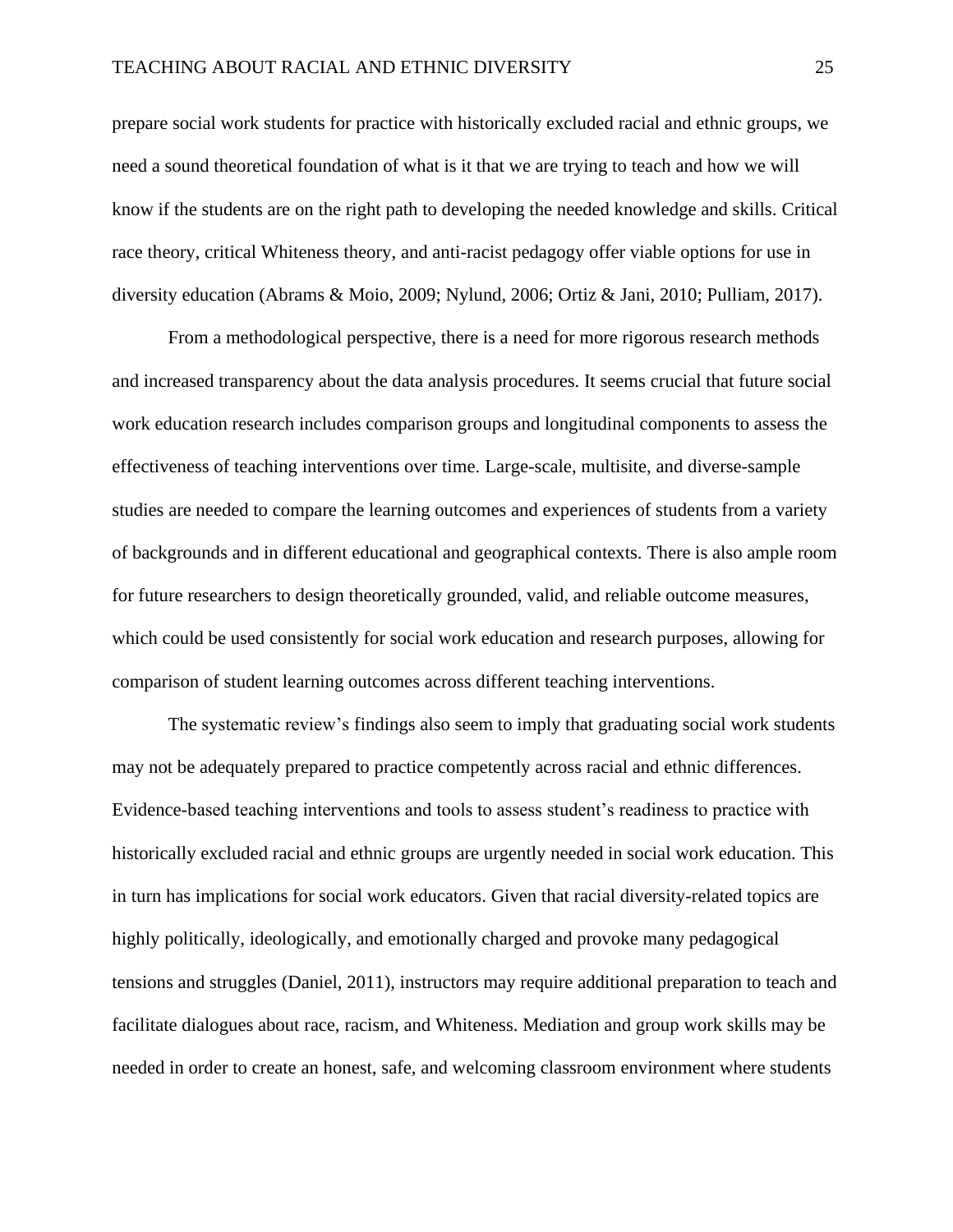of different racial backgrounds can engage in a difficult dialogue. Students from historically underrepresented racial and ethnic groups should not feel tokenized and asked to speak on behalf of their entire racial or ethnic group. White students, on the other hand, should not be blamed for the historical roots of racial and ethnic oppression but rather challenged to engage in a critical reflection and anti-racism actions. Workshops and trainings such as The National Intergroup Dialogue Institute (University of Michigan, 2018), and Undoing Racism (The People's Institute for Survival and Beyond, 2018) can assist the faculty in enhancing their skills in these areas. Teaching partnerships between instructors from historically underrepresented racial and ethnic groups and White instructors (Fox, 1983; Gollan & O'Leary, 2009) may address issues of White students challenging or ignoring non-White instructors and White instructors being perceived as lacking credibility to teach about race and racism.

### **Conclusion**

The work of the authors cited in Table 2 is an essential start to the urgently needed line of research that would help ensure that social work programs adequately prepare students to engage in practice with diverse populations (CSWE, 2015). Currently, many questions remain unanswered regarding the purpose, components, and expected outcomes of pedagogical interventions focused on racial and ethnic diversity. The same emphasis that the social work field has placed on evidence-based practice is needed in social work classrooms – we need evidencebased diversity education. Social work students are the future service providers who will serve diverse clients and in a variety of work contexts. Their level of understanding of diversity and their preparedness to work with historically underrepresented racial and ethnic groups will inevitably influence the quality of their services. An authentic commitment to providing highquality services to clients from historically excluded racial and ethnic groups must translate to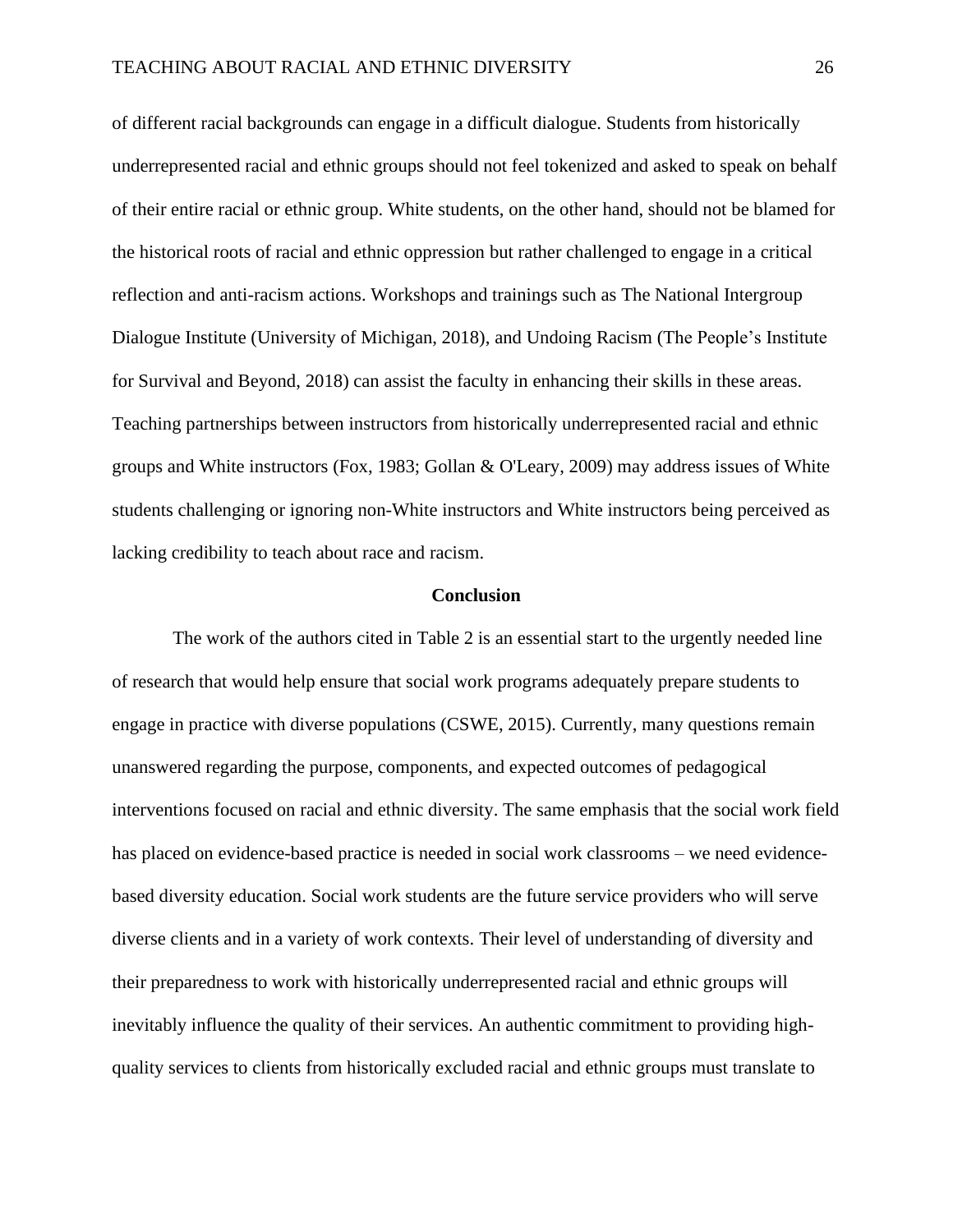best teaching practices in social work classrooms and a research agenda that provides a sound foundation for social work education's anti-racism goals.

### **References**

- Abrams, L. S., & Gibson, P. (2007). Reframing multicultural education: Teaching White privilege in the social work curriculum. *Journal of Social Work Education, 43*(1), 147- 160.
- Abrams, L. S., & Moio, J. A. (2009). Critical Race Theory and the cultural competence dilemma in social work education. *Journal of Social Work Education, 45*(2), 245-261.
- Ahn, Y., Miller, M., Wang, L., & Laszloffy, T. (2014). 'I didn't understand their system, and I didn't know what to do': Migrant parents' experiences of mandated therapy for their children. *Contemporary Family Therapy: An International Journal, 36*(1), 25-40.

Allport, G. W. (1954/1979). *The nature of prejudice.* Cambridge, MA: Addison-Wesley.

- American Anthropological Association. [AAA]. (2016). *AAA statement on race.* Retrieved from <http://www.americananthro.org/ConnectWithAAA/Content.aspx?ItemNumber=2583>
- Anderson, W., Hayashi, R., & Frost, C. J. (2009). Measuring the diversity awareness of social work students: The Dual Perspective Inventory. *Journal of Teaching in Social Work, 29*(3), 258-270.
- Bender, K., Negi, N., & Fowler, D. N. (2010). Exploring the relationship between self-awareness and student commitment and understanding of culturally responsive social work practice. *Journal of Ethnic & Cultural Diversity in Social Work, 19*(1), 34-53.
- Bell, L. A. (2007). Theoretical foundations for social justice. In M. Adams, L. A. Bell & P. Griffin (Eds.), *Teaching for diversity and social justice (2nd ed.).* (pp. 1-5). New York, NY US: Routledge/Taylor & Francis Group.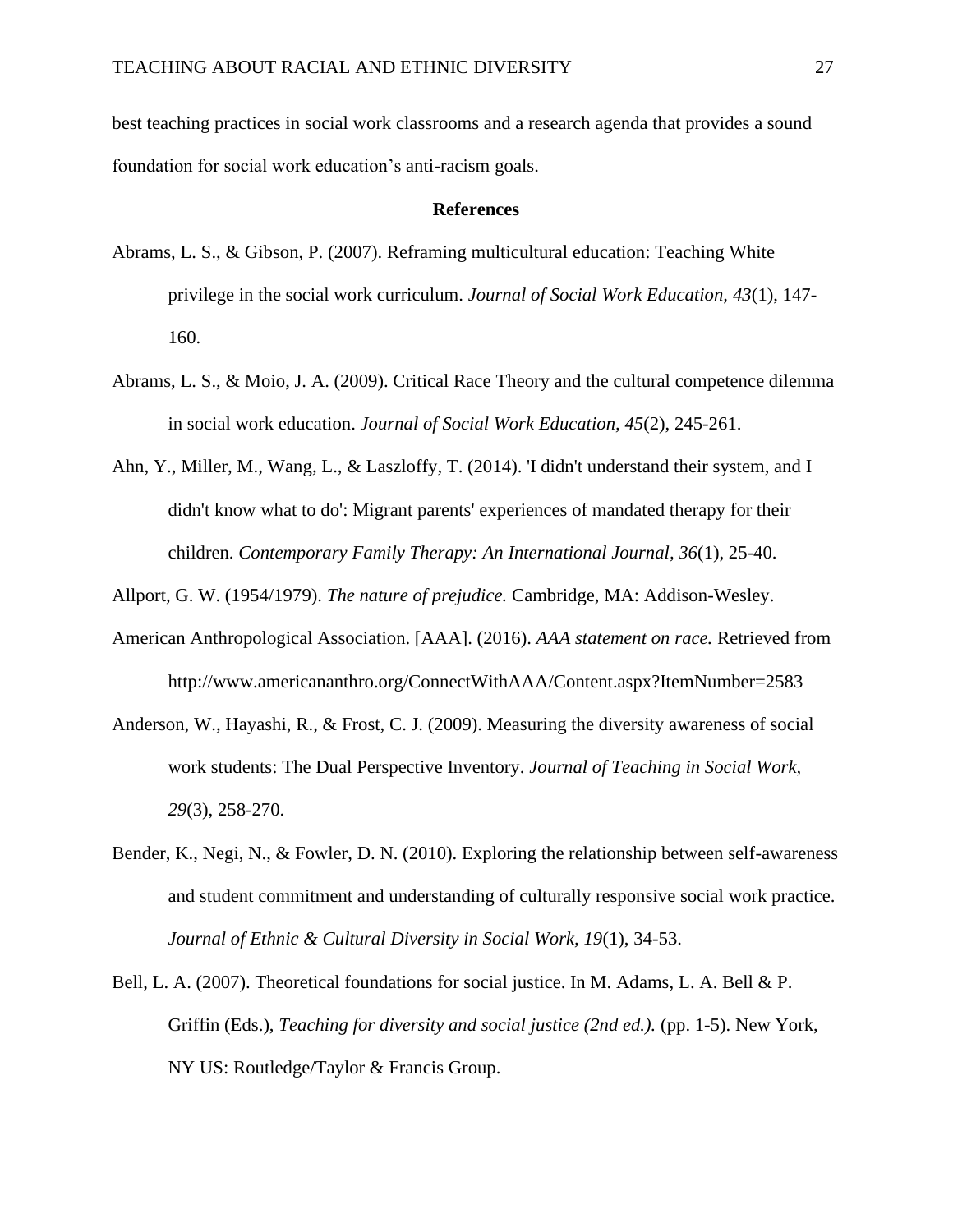- Black, H. K. (2012). The influence of African American elders' belief systems on health interactions. *Journal of Religion & Spirituality in Social Work, 31*(3), 226-243.
- Block, A. M., Rossi, A. N., Allen, C. D., Alschuler, M., & Wilson, V. B. (2016). Assessing cultural competence in a BSW student population. *Social Work Education, 35*(6), 643- 658. doi:10.1080/02615479.2016.1158248
- Brady, S. R., Sawyer, J. M., & Crawford Herrera, S. (2016). Preparing social work students to practice in diverse communities through difficult digital dialogues. *Journal of Technology in Human Services, 34*(4), 376-393. doi:10.1080/15228835.2016.1250244
- Chestang, L. (1976). Environmental influences on social functioning: The Black experience. In P. Cafferty & L. W. Chestang (Eds.), *The diverse society: Implications for social policy*  (pp. 76–87). Washington, DC: National Association of Social Workers Press.
- Colvin-Burque, A., Zugazaga, C. B., & Davis-Maye, D. (2007). Can cultural competence be taught? Evaluating the impact of the SOAP model. *Journal of Social Work Education, 43*(2), 223-242.
- Council on Social Work Education [CSWE]. (2008). *Educational policy and accreditation standards*. Retrieved from https://cswe.org/getattachment/Accreditation/Standards-and-Policies/2008-

EPAS/2008EDUCATIONALPOLICYANDACCREDITATIONSTANDARDS(EPAS)- 08-24-2012.pdf.aspx

Council on Social Work Education [CSWE]. (2015). *Educational Policy and Accreditation Standards.* Retrieved from http://www.cswe.org/getattachment/Accreditation/Accreditation-Process/2015- EPAS/2015EPAS\_Web\_FINAL.pdf.aspx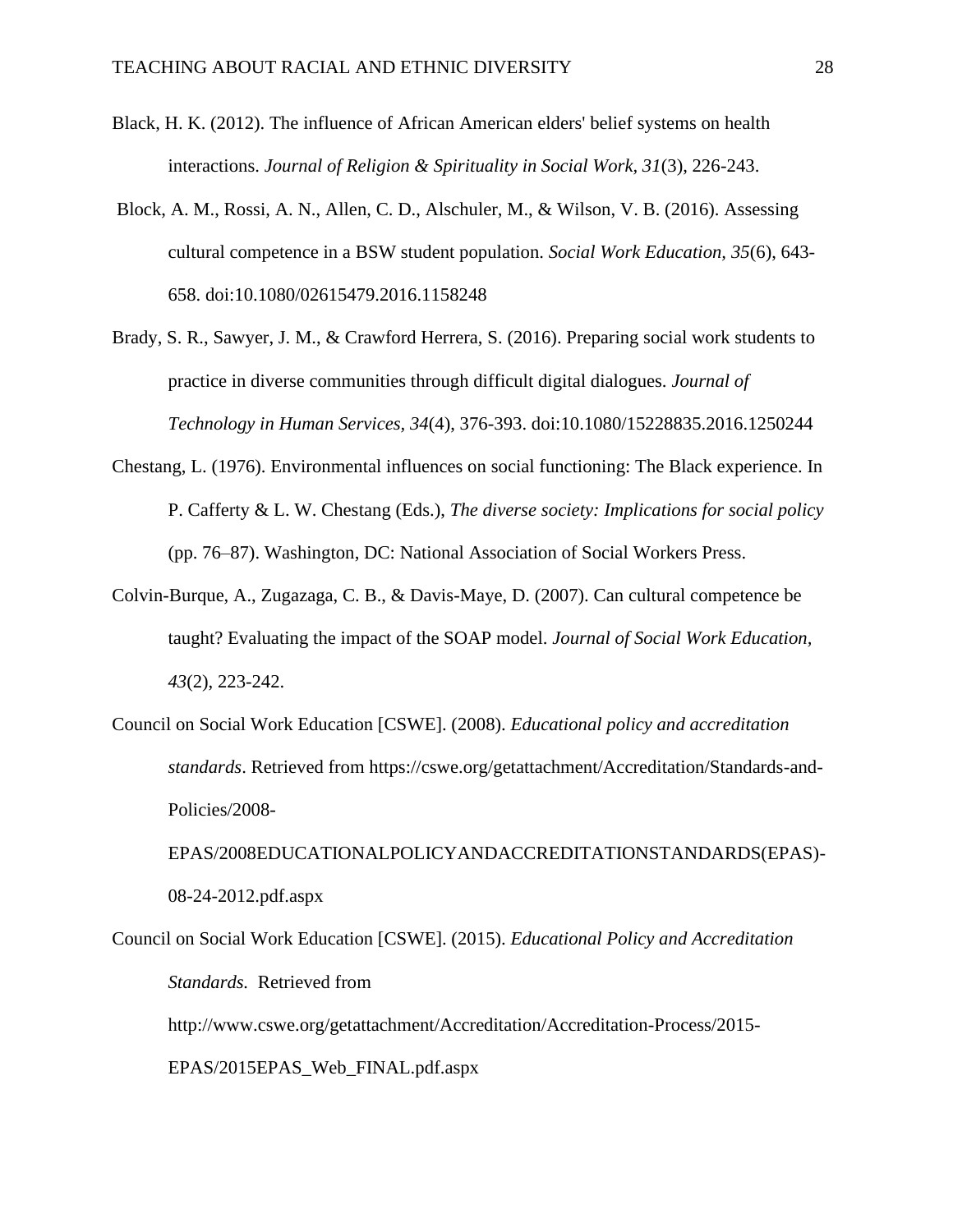- Council on Social Work Education [CSWE]. (2016). *Annual statistics on social work education in the United States: 2015.* Retrieved from http://www.cswe.org/File.aspx?id=94118
- Cramer, E. P., Ryosho, N., & Nguyen, P. V. (2012). Using experiential exercises to teach about diversity, oppression, and social justice. *Journal of Teaching in Social Work, 32*(1), 1-13.
- Crenshaw, K. (1991). Mapping the margins: Intersectionality, identity politics, and violence against women of color. *Stanford Law Review, 43*(6), 1241-1299.
- Critical Appraisal Skills Programme [CASP] (2017). *CASP Qualitative Research Checklist*. Retrieved from

http://docs.wixstatic.com/ugd/dded87\_25658615020e427da194a325e7773d42.pdf

- Daniel, C. (2011). Lessons learned: Pedagogical tensions and struggles with instruction on multiculturalism in social work education programs. *Social Work Education, 30*(3), 250- 265. doi:10.1080/02615471003789829
- Delgado, R., & Stefancic, J. (2001). *Critical race theory: An introduction.* New York, NY: New York University Press.
- De Silva, E. C., Jackson, V., Oldman, V., Schachter, R., Wong, J., Lopez, L., & Richards, D. (2007). *Institutional racism and the social work profession: A call to action*. Washington, DC: National Association of Social Workers. Retrieved from [https://ncwwi.org/files/Cultural\\_Responsiveness\\_\\_Disproportionality/Institutional\\_Racis](https://ncwwi.org/files/Cultural_Responsiveness__Disproportionality/Institutional_Racism_and_the_Social_Work_Profession.pdf) [m\\_and\\_the\\_Social\\_Work\\_Profession.pdf](https://ncwwi.org/files/Cultural_Responsiveness__Disproportionality/Institutional_Racism_and_the_Social_Work_Profession.pdf)
- Deepak, A. C., & Biggs, M. J. G. (2011). Intimate technology: A tool for teaching anti-racism in social work education. *Journal of Ethnic & Cultural Diversity in Social Work, 20*(1), 39- 56.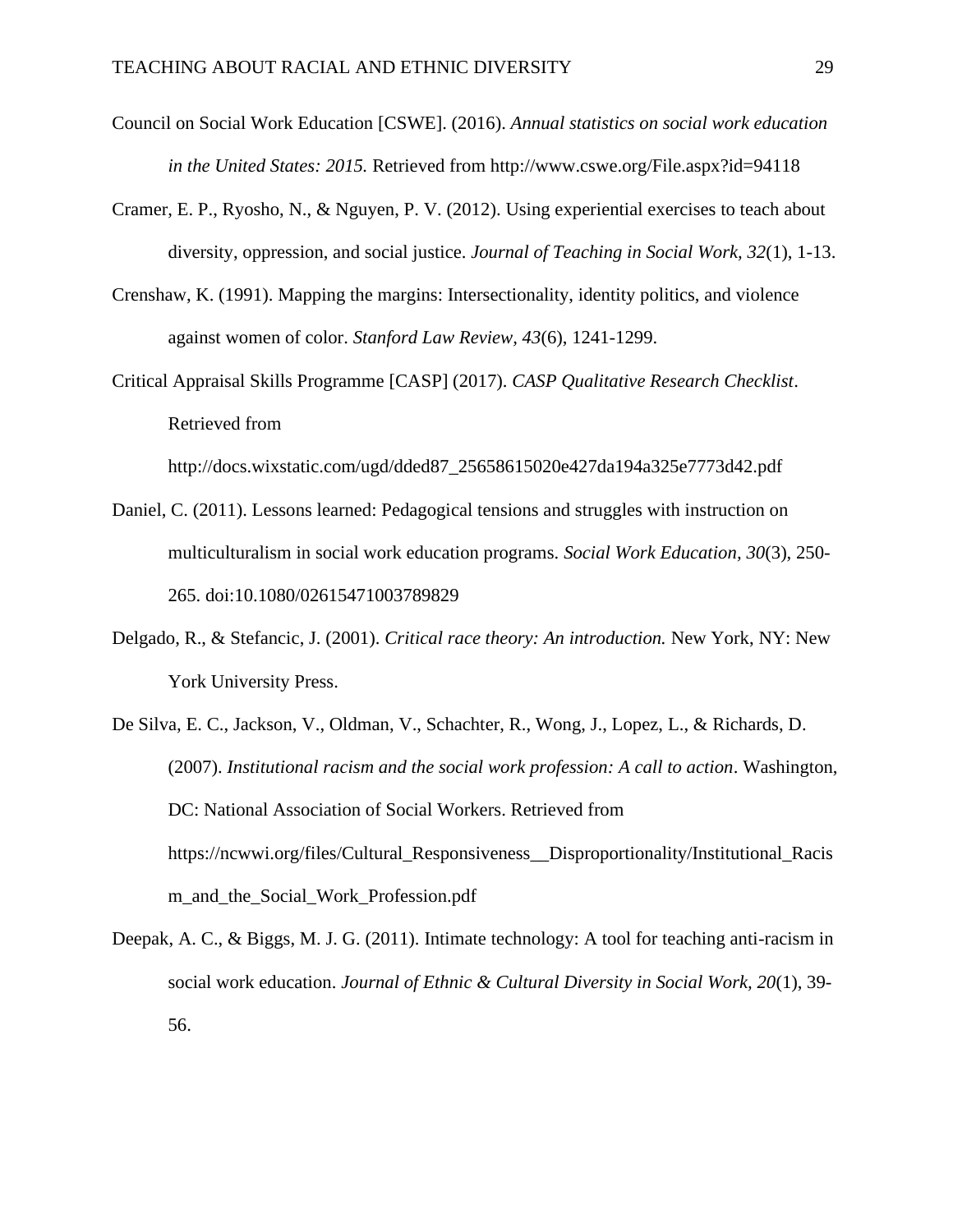Deepak, A. C., Rountree, M. A., & Scott, J. (2015). Delivering diversity and social justice in social work education: The power of context. *Journal of Progressive Human Services, 26*(2), 107-125. doi:10.1080/10428232.2015.1017909

Dominelli, L. (2008). *Anti-racist social work (3rd ed).* London: Palgrave Macmillan.

- Drabble, L., Sen, S., & Oppenheimer, S. Y. (2012). Integrating a transcultural perspective into the social work curriculum: A descriptive and exploratory study. *Journal of Teaching in Social Work, 32*(2), 204-221. doi:10.1080/08841233.2012.670087
- Fox, J. R. (1983). Affective learning in racism courses with an experiential component. *Journal of Education for Social Work, 19*(3), 69-76.
- Freire, P. (1970). *Pedagogy of the oppressed*. (M. B. Ramos, Trans.). New York, NY: Seabury.
- Gair, S. (2016). Critical reflections on teaching challenging content: Do some students shoot the (White) messenger? *Reflective Practice, 17*(5), 592-604.
- Giesler, M. A. (2013). Teaching note: cultural immersion in the classroom: using consciousnessraising groups to enhance diversity competence. *The Journal of Baccalaureate Social Work, 18*, 173 181.
- Giroux, H. (2000). Insurgent multiculturalism and the promise of pedagogy. In E.M. Duarte & S. Smith (Eds), *Foundational Perspectives in Multicultural Education* (pp. 195–212). New York, NY: Longman.
- Gollan, S., & O'Leary, P. J. (2009). Teaching culturally competent social work practice through black and White pedagogical partnerships. *Social Work Education, 28*(7), 707-721. doi:10.1080/02615470802406502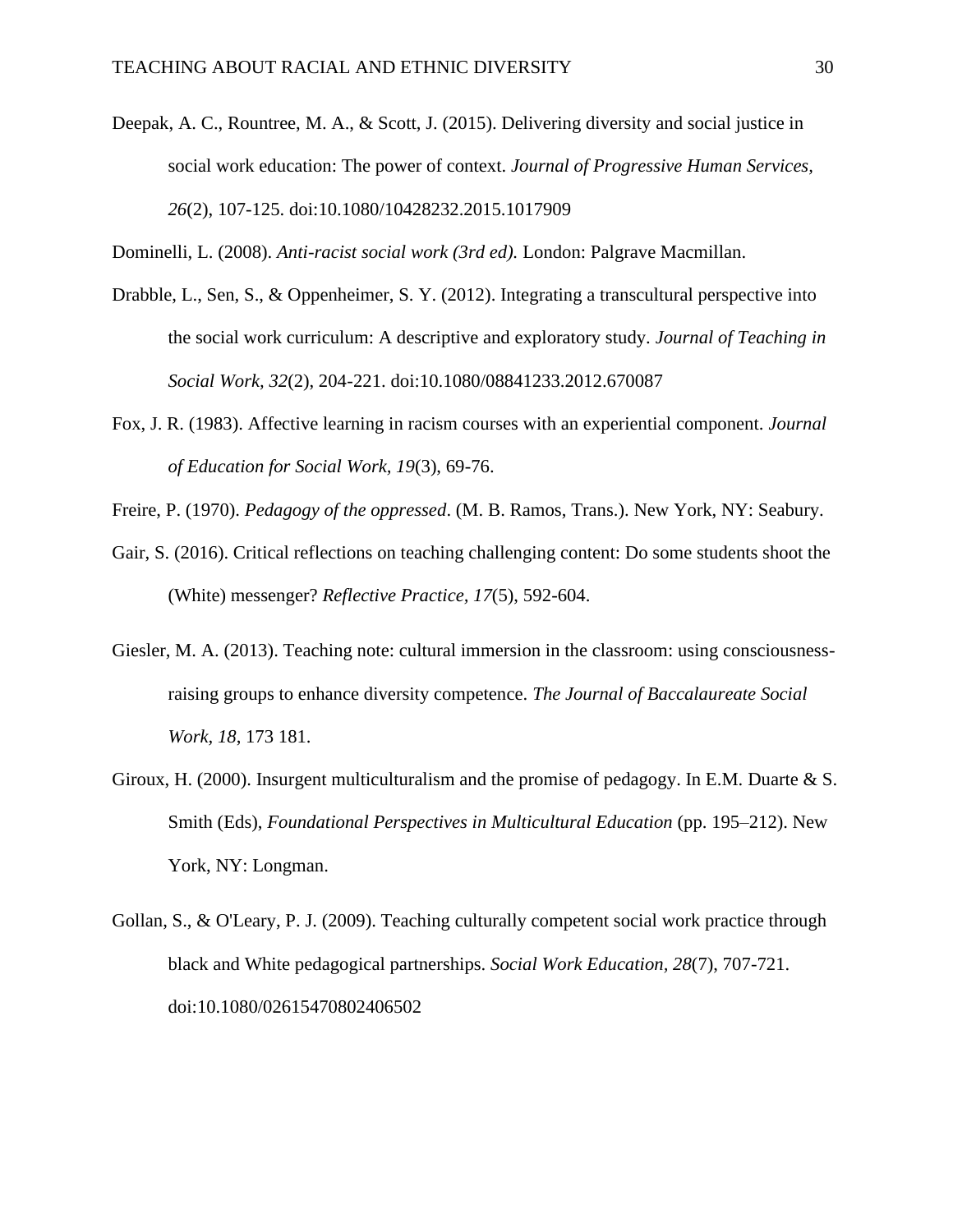- Hall, J. C., & Theriot, M. T. (2007). An exploratory study evaluating the effectiveness of an innovative model for teaching multicultural social work education. *Journal of Teaching in Social Work, 27*(3-4), 259-271. doi:http://dx.doi.org/10.1300/J067v27n03\_16
- Hall, J. C. & Theriot, M. T. (2016). Developing multicultural awareness, knowledge, and skills: Diversity training makes a difference. *Multicultural Perspectives, 18*(1), 35-41. doi: 10.1080/15210960.2016.1125742
- Helms, J. E. (1984). Toward a theoretical explanation of the effects of race on counseling: A Black and White model. *Counseling Psychologist, 12*, 153-165.
- Jani, J. S., Osteen, P., & Shipe, S. (2016). Cultural competence and social work education: Moving toward assessment of practice behaviors. *Journal of Social Work Education, 52*(3), 311-324.
- Jeyasingham, D. (2012). White noise: A critical evaluation of social work education's engagement with Whiteness studies. *British Journal of Social Work*, *42*(4), 669-686.
- Jones, L. V., Hopson, L., Warner, L., Hardiman, E. R., & James, T. (2015). A qualitative study of Black women's experiences in drug abuse and mental health services. *Affilia: Journal of Women & Social Work, 30*(1), 68-82.
- Kmet L.M., Lee R.C. & Cook L.S. (2004) *Standard quality assessment criteria for evaluating primary research papers from a variety of fields.* Alberta Heritage Foundation for Medical Research, Alberta. Retrieved from: [http://www.ihe.ca/advanced-search/standard](http://www.ihe.ca/advanced-search/standard-quality-assessment-criteria-for-evaluating-primary-research-papers-from-a-variety-of-fields)[quality-assessment-criteria-for-evaluating-primary-research-papers-from-a-variety-of](http://www.ihe.ca/advanced-search/standard-quality-assessment-criteria-for-evaluating-primary-research-papers-from-a-variety-of-fields)[fields](http://www.ihe.ca/advanced-search/standard-quality-assessment-criteria-for-evaluating-primary-research-papers-from-a-variety-of-fields)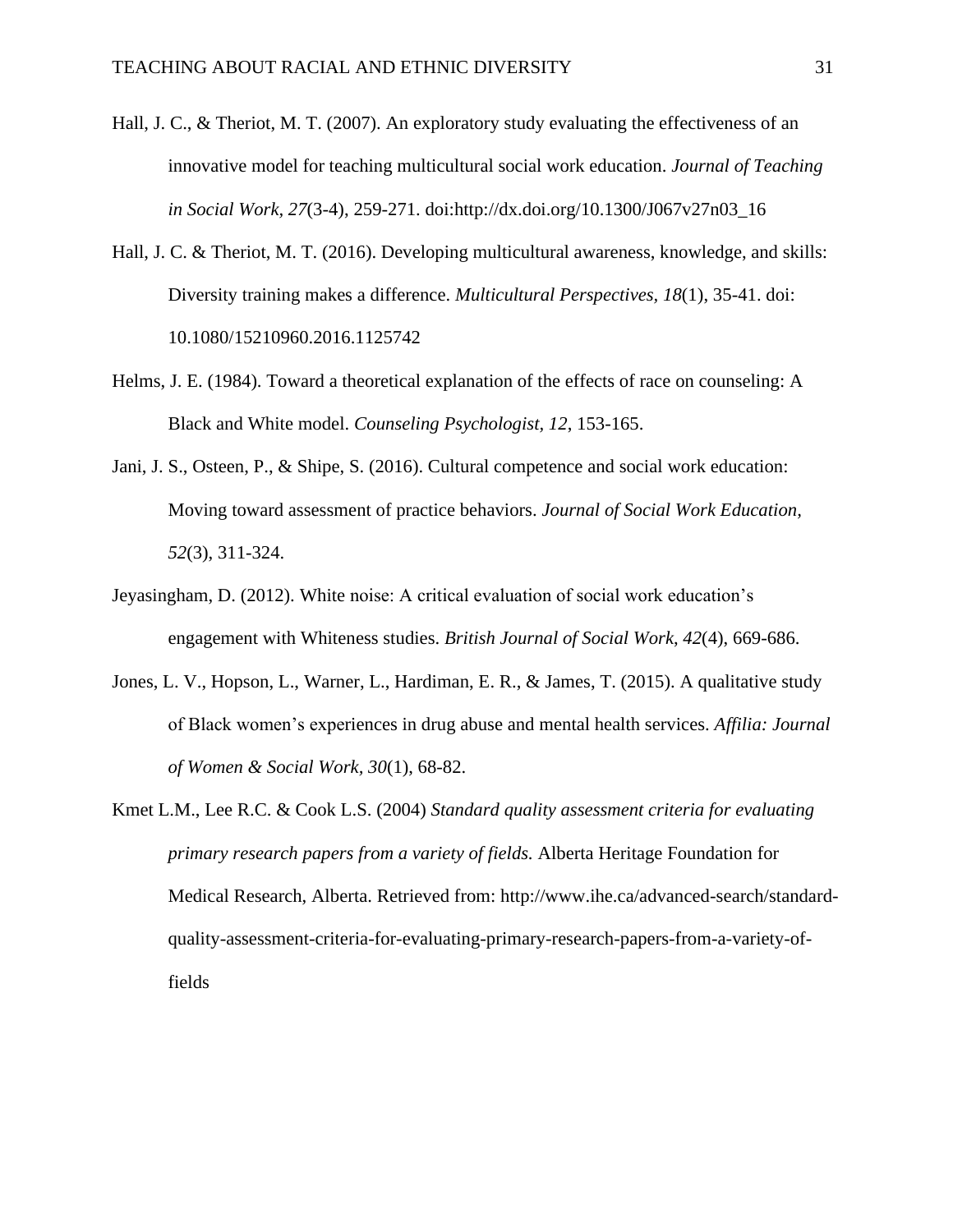- Larson, K. E., & Bradshaw, C. P. (2017). Cultural competence and social desirability among practitioners: A systematic review of the literature. *Children and Youth Services Review, 76*, 100-111. doi:10.1016/j.childyouth.2017.02.034
- Lee, E.-K. O. (2014). Use of avatars and a virtual community to increase cultural competence. *Journal of Technology in Human Services, 32*(1-2), 93-107.
- Lee, E. O., & Priester, M. (2014). Who is the help today?: Use of film to explore diversity. *Affilia: Journal of Social Work and Women, 29*, 92–104.
- Lee, E.-K. O., Brown, M., & Bertera, E. M. (2010). The use of an online diversity forum to facilitate social work students' dialogue on sensitive issues: A quasi-experimental design. *Journal of Teaching in Social Work, 30*(3), 272-287.
- Leon-Guerrero, A. (2009). *Social problems: Community, policy and social action (2nd ed.).* Thousand Oaks, CA: Pine Forge Press.
- Littell, J. H., Corcoran, J., & Pillai, V. (2008). *Systematic reviews and meta-analysis.* New York, NY: Oxford University Press.
- Lopez-Humphreys, M. (2011). *Intergroup dialogue: An evaluation of a pedagogical model for teaching cultural competence within a framework of social justice in social work programs.* (Doctoral dissertation). Retrieved from Dissertation Abstracts International Section A, 72, 1780.
- Loya, M. A., & Cuevas, M. (2010). Teaching racism: Using experiential learning to challenge the status quo. *Journal of Teaching in Social Work, 30*(3), 288-299.
- Mapp, S. C. (2012). Effect of short term study abroad programs on students' cultural adaptability. *Journal of Social Work Education, 48*(4), 727-737.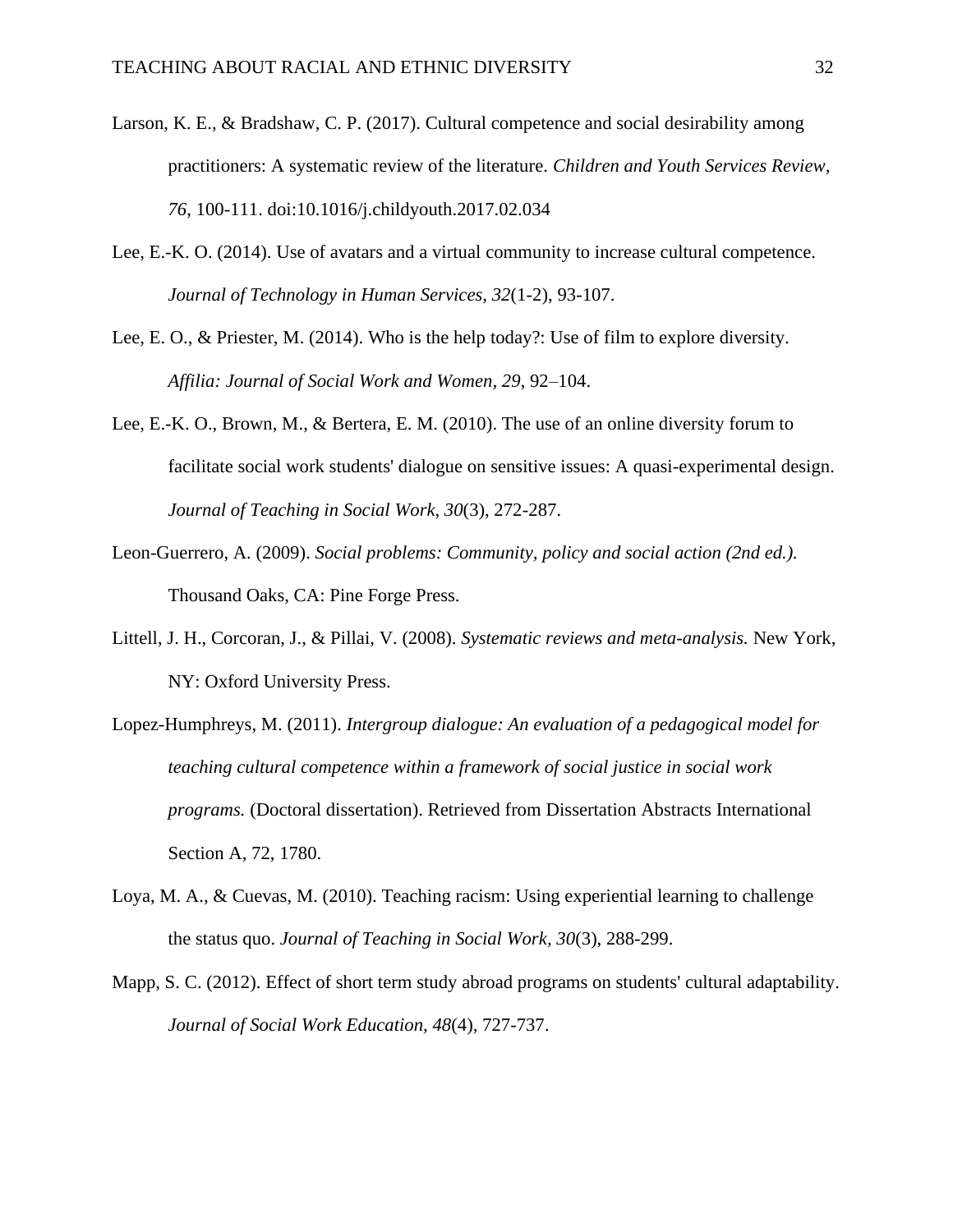- Melendez, M. P. (2007). *Describing the impact of required diversity courses on beginning social work students developing multicultural competence.* (Doctoral dissertation). Retrieved from ProQuest Information & Learning, U.S. (3270643).
- Mehrotra, G. R., Hudson, K. D., & Self, J. M. (2017). What are we teaching in diversity and social justice courses? A qualitative content analysis of MSW syllabi. *Journal of Teaching in Social Work, 37*(3), 218-233. doi:10.1080/08841233.2017.1316342
- Mezirow J. (2000). Learning to think like an adult: Core concepts of transformative theory. In J. Mezirow (Ed.), *Learning as transformation: Critical perspectives on a theory in progress* (pp. 3–33). San Francisco, CA: Jossey-Bass Publishers.
- Moher, D., Liberati, A, Tetzlaff, J., Altman D.G., The PRISMA Group (2009). Preferred Reporting Items for Systematic Reviews and Meta-Analyses: The PRISMA Statement. *PLoS Med 6* (7): e1000097. doi:10.1371/journal.pmed1000097
- National Association of Social Workers [NASW]. (2007). *Indicators for the achievement of the NASW standards for cultural competence in social work practice.* Washington, DC: NASW.
- National Association of Social Workers [NASW]. (2011). *Social work salaries by race & ethnicity: Occupational profile*. Retrieved from

https://www.socialworkers.org/LinkClick.aspx?fileticket=m\_-

S90OGQss%3D&portalid=0

National Association of Social Workers [NASW]. (2015). *Standards and indicators for cultural competence in social work practice.* Retrieved from https://www.socialworkers.org/LinkClick.aspx?fileticket=PonPTDEBrn4%3D&portalid= 0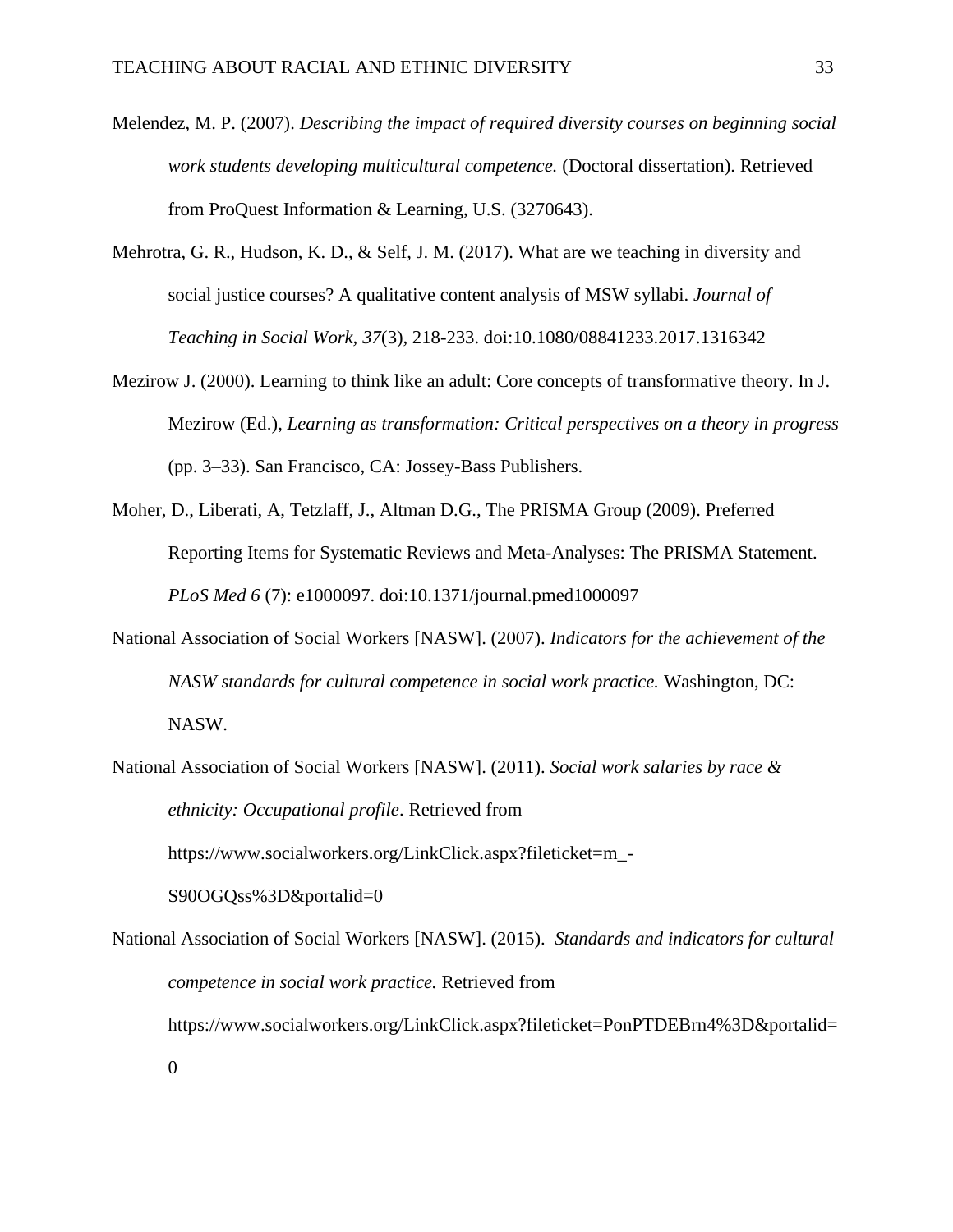- Nylund, D. (2006). Critical multiculturalism, Whiteness, and social work: Towards a more radical view of cultural competence. *Journal of Progressive Human Services, 17*(2), 27- 42.
- Ortiz, L., & Jani, J. (2010). Critical race theory: A transformational model for teaching diversity. *Journal of Social Work Education, 46*(2), 175-193. doi:10.5175/JSWE.2010.200900070
- Osteen, P. J., Vanidestine, T. J., & Sharpe, T. L. (2013). Multicultural curriculum and MSW students' attitudes about race and diversity. *Journal of Teaching in Social Work, 33*(2), 111-128.
- Padilla, Y. C. (1990). Social science theory on the Mexican-American experience. *The Social Service Review, 64*(2), 261.
- Pewewardy, N. (2007). *Challenging White privilege: critical discourse for social work education.* Alexandria, VA: Council on Social Work Education.
- Phillips, A., Peterson, S., Bakko, M., & Clark, T. (2011). Promoting cultural competencies through use of growth groups in predominantly White classrooms. *Journal of Baccalaureate Social Work, 16*(2), 35-54.
- Pulliam, R. M. (2017). Practical application of critical race theory: A social justice course design. *Journal of Social Work Education, 53*(3), 414. doi:10.1080/10437797.2016.1275896
- Quinn-Lee, L., & Olson-McBride, L. (2012). The effect of domestic immersion experiences on levels of cultural competence. *The Journal of Baccalaureate Social Work, 17*, 119-132.
- Rahill, G. J., Joshi, M., Lucio, R., Bristol, B., Dionne, A., & Hamilton, A. (2016). Assessing the development of cultural proficiency among upper-level social work students. *Journal of Social Work Education, 52*(2), 198-213.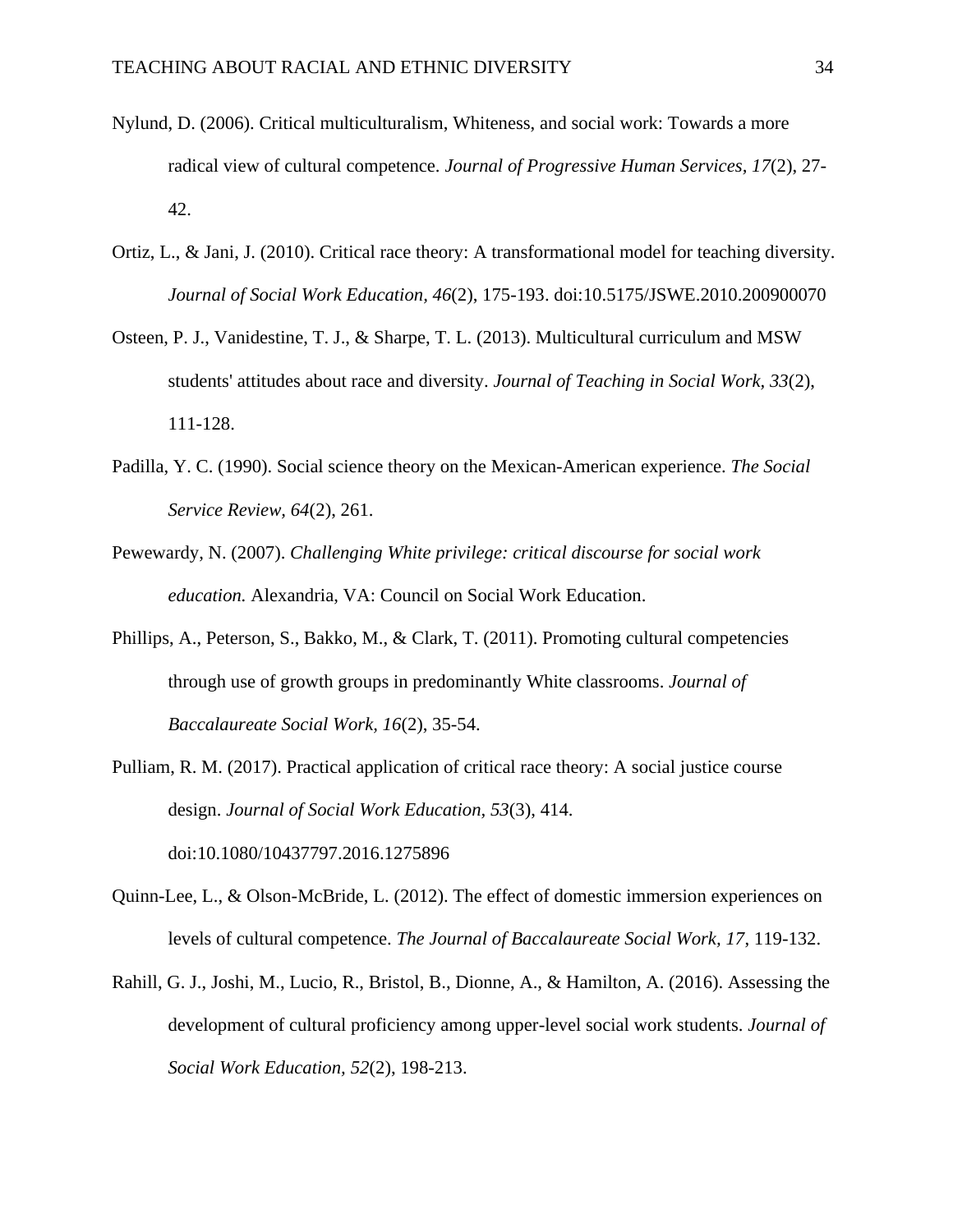- Rodenborg, N. A. & Boisen, L.A. (2013). Aversive racism and intergroup contact theories: cultural competence in a segregated world. *Journal of Social Work Education 49*(4), 564- 579.
- Saleh, M. F., Anngela-Cole, L., & Boateng, A. (2011). Effectiveness of diversity infusion modules on students' attitudes, behavior, and knowledge. *Journal of Ethnic & Cultural Diversity in Social Work, 20*(3), 240-257.
- Salsberg, E., Quigley, L., Mehfoud, N., Acquaviva, K. D., Wyche, K., & Silwa, S. (2017). *Profile of the Social Work Workforce*. Health Workforce Institute and School of Nursing. The George Washington University. Retrieved from https://hsrc.himmelfarb.gwu.edu/sphhs\_policy\_workforce\_facpubs/16
- Schuldberg, J., Fox, N. S., Jones, C. A., Hunter, P., Mechard, M. Stratton, M. (2012). Same, same but different: The development of cultural humility through an international volunteer experience. *International Journal of Humanities and Social Science, 2*(17), 13.
- Spencer, S. (2006). *Race and ethnicity: Culture, identity and representation*. Milton Park, England: Routledge.
- Sue, D. W. (2006). *Multicultural social work practice.* Hoboken, N.J: Wiley.
- Sue, D. W. & Sue, D. (2016). *Counseling the culturally diverse: Theory and practice (7th Edition).* New York, NY: John Wiley & Sons Inc.

Tervalon, M., & Murray-García, J. (1998). Cultural humility versus cultural competence: A critical distinction in defining physician training outcomes in multicultural education. *Journal of Health Care for the Poor and Underserved, 9*(2), 117-125. doi: 10.1353/hpu.2010.0233